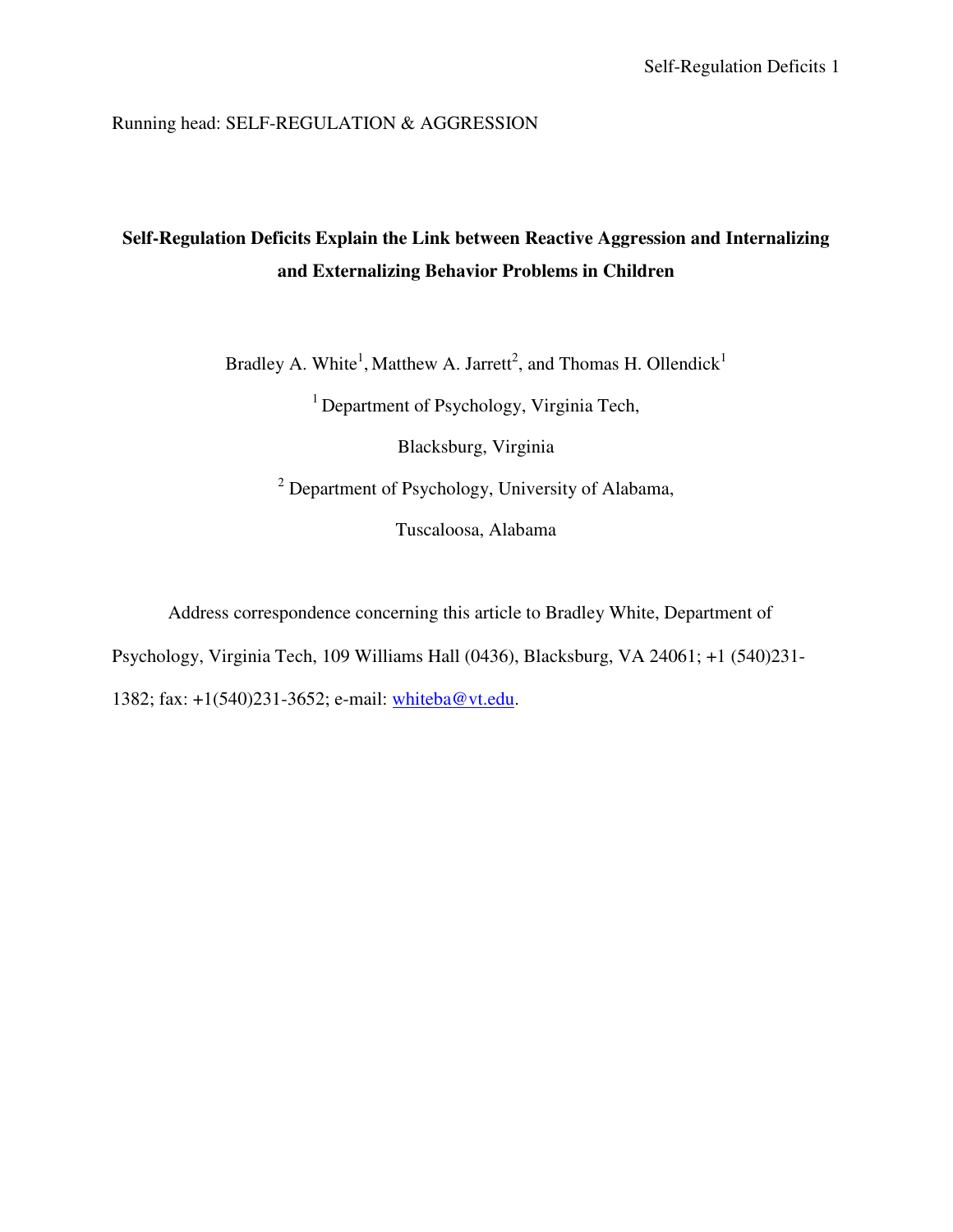#### Abstract

 Childhood aggression is often associated with significant psychosocial maladjustment; however, adjustment difficulties may vary based on the function of aggression. The present study used the Behavior Rating Inventory of Executive Function (BRIEF; Gioia, Isquith, Guy, & Kenworthy, 2000) to examine whether difficulties in particular domains of self-regulation serve as common mechanisms in the association between reactive (versus proactive) aggression and internalizing or externalizing adjustment problems in clinic-referred children. Reactive aggression was associated with poorer behavioral regulation and metacognition, whereas proactive aggression was not associated with poorer self-regulation. Further, the association between reactive aggression and adjustment problems, both internalizing and externalizing, was accounted for by poorer behavioral regulation and metacognitive skills. Gender, age, ADHD diagnosis, IQ, and psychotropic medication status did not account for the results. These findings suggest that self-regulation skills influence adjustment problems in reactively aggressive youth and may be important targets of intervention for such children.

Key words: self-regulation, aggression, externalizing, internalizing, children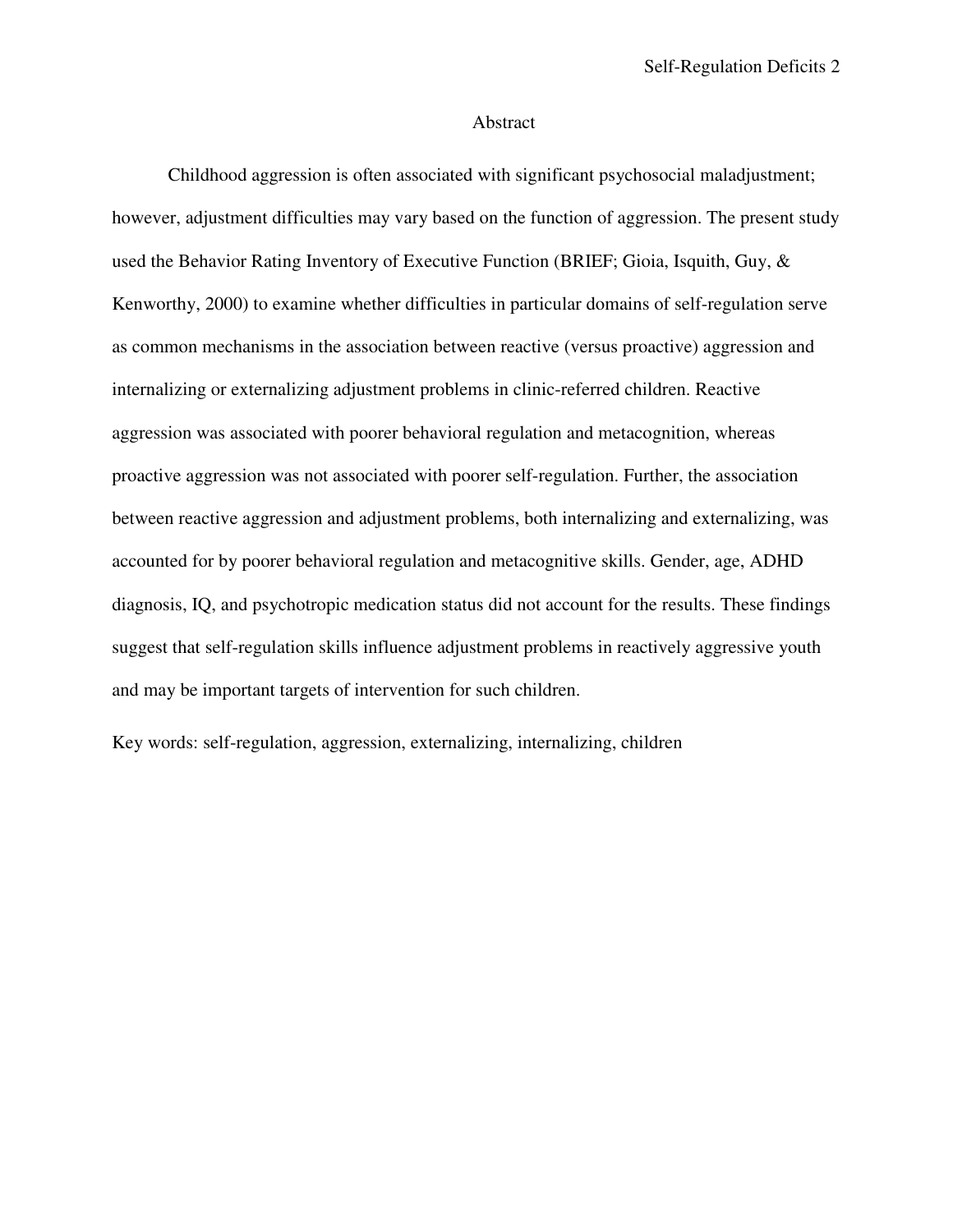# Self-Regulation Deficits Explain the Link between Reactive Aggression and Internalizing and Externalizing Behavior Problems in Children

Comorbidity is frequently observed both within and between two broad domains of childhood maladjustment, externalizing problems (e.g., hyperactivity, rule-breaking behaviors, and aggression) and internalizing problems (e.g., anxiety, depression, somatic complaints, and withdrawal; Angold, Costello, & Erkanli, 1999; Kessler, Chiu, Demler, & Walters, 2005). Within the externalizing domain, childhood aggression is often associated with a host of other externalizing problems as well as internalizing problems. However, the degree of association may vary by the intent or function of aggression (Card & Little, 2006; Marsee & Frick, 2007), which may reflect different underlying mechanisms.

Over the past two decades, an important distinction has been made between two functional subtypes of aggression, reactive and proactive (Dodge & Coie, 1987). Reactive aggression is an affect-laden defensive or retaliatory response to perceived provocation or threat, whereas proactive aggression is a "cold-blooded" instrumental offensive behavior used in the absence of provocation or anger to achieve a desired goal (Dodge & Coie, 1987; Winstok, 2009). Measures of these two functions are moderately correlated but also distinguishable (Ollendick, Jarrett, Wolff, & Scarpa, 2009). Reactive aggression is more consistent with the frustrationaggression hypothesis (Berkowitz, 1978; Dollard, Miller, Doob, Mower, & Sears, 1939) and is characterized by heightened physiological reactivity and poorer control of affect and impulses, whereas proactive aggression is more consistent with Bandura's (1973) social learning theory and is driven by expectation of external rewards and associations with deviant peers (Card  $\&$ Little, 2006; Dodge, Lochman, Harnish, Bates, & Pettit, 1997; Hubbard et al. 2002; Lopez-Duran, Olson, Hajal, Felt, & Vazquez, 2009; Poulin & Boivin, 2000; Price & Dodge, 1989; Prinstein & Cillessen, 2003).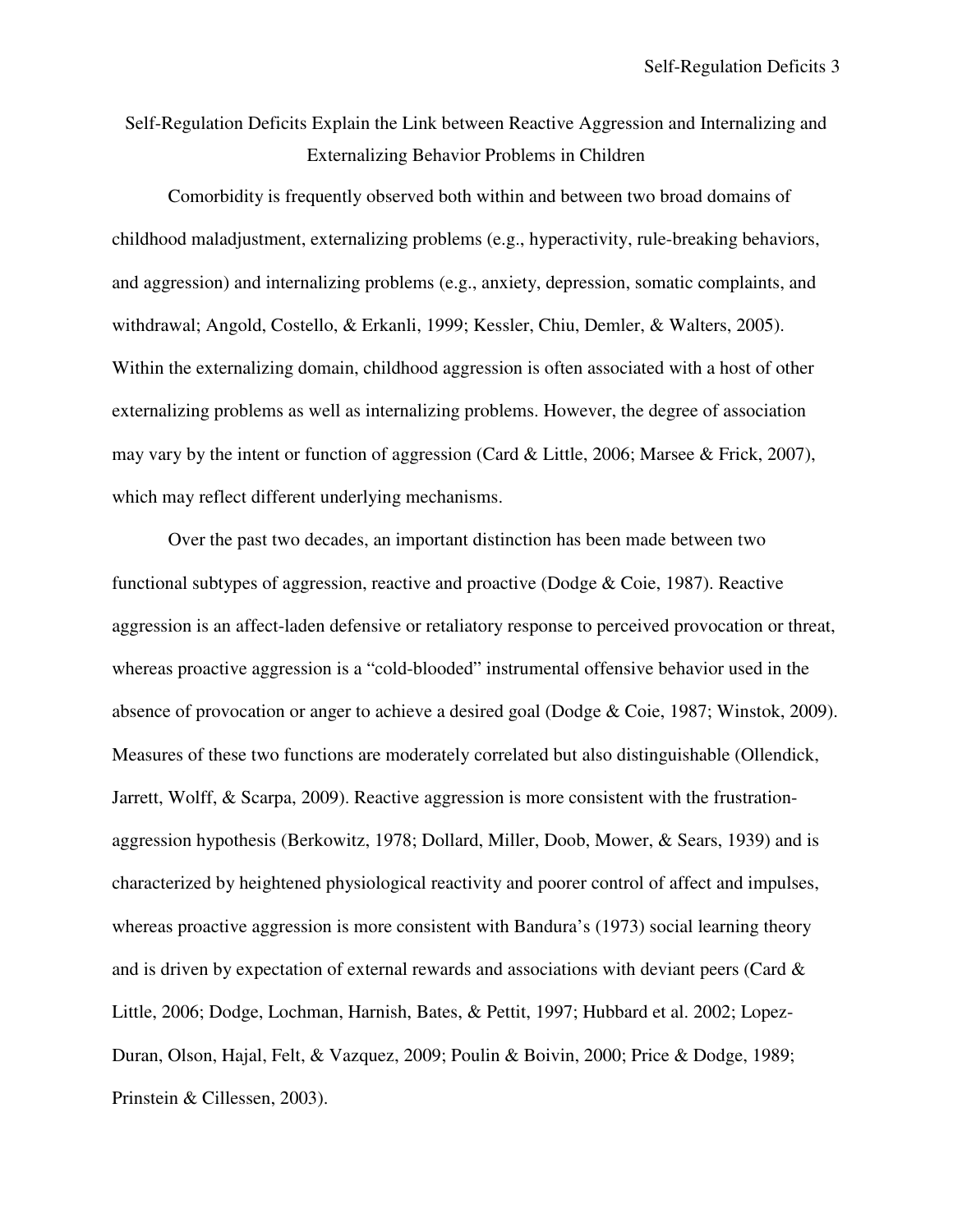Compared to proactive aggression, reactive aggression is more often related to psychosocial maladjustment, including internalizing problems, and attention-deficit/hyperactivity disorder (ADHD) symptoms, whereas proactive aggression is more often associated with delinquency and callous-unemotional traits (Card & Little, 2006; Marsee & Frick, 2007). Reactive aggression has also been linked to self-regulation difficulties, including emotion dysregulation and deficits in executive functioning. Self-regulation can be defined as the capacity to control and alter ones responses in the service of ones' goals, including inhibiting and overriding prepotent (immediately or previously reinforced) responses or urges, often in an effortful and deliberate fashion (Barkley, 2001; Vohs & Baumeister, 2004). Effective selfregulation depends in part on executive functions, a collection of cognitive processes that facilitate purposeful behavior, effective problem solving, and goal attainment by guiding, directing, and managing emotions, behavior, and other mental processes (Seguin & Zelazo, 2005; Stuss & Benson, 1987; Welsh & Pennington, 1988).

 Giancola and colleagues were among the first to establish the link between reactive aggression and poorer executive functions in boys at risk for substance abuse using laboratorybased executive function measures (Giancola, Moss, Martin, Kirisci, & Tarter, 1996). More recently, Ellis, Weiss and Lochman (2009) tested the hypothesis that reactive aggression, in contrast to proactive aggression, stems in part from poorer executive functions. They based this hypothesis on research by Richards and Gross (2000) who indicated that executive functions such as behavioral inhibition are recruited to facilitate regulation of negative affect. It was hypothesized that such skills may be lagging in children with reactive aggression, given the angry and hostile responding that characterizes this functional subtype. Utilizing several performance-based measures of executive functions, Ellis and colleagues demonstrated that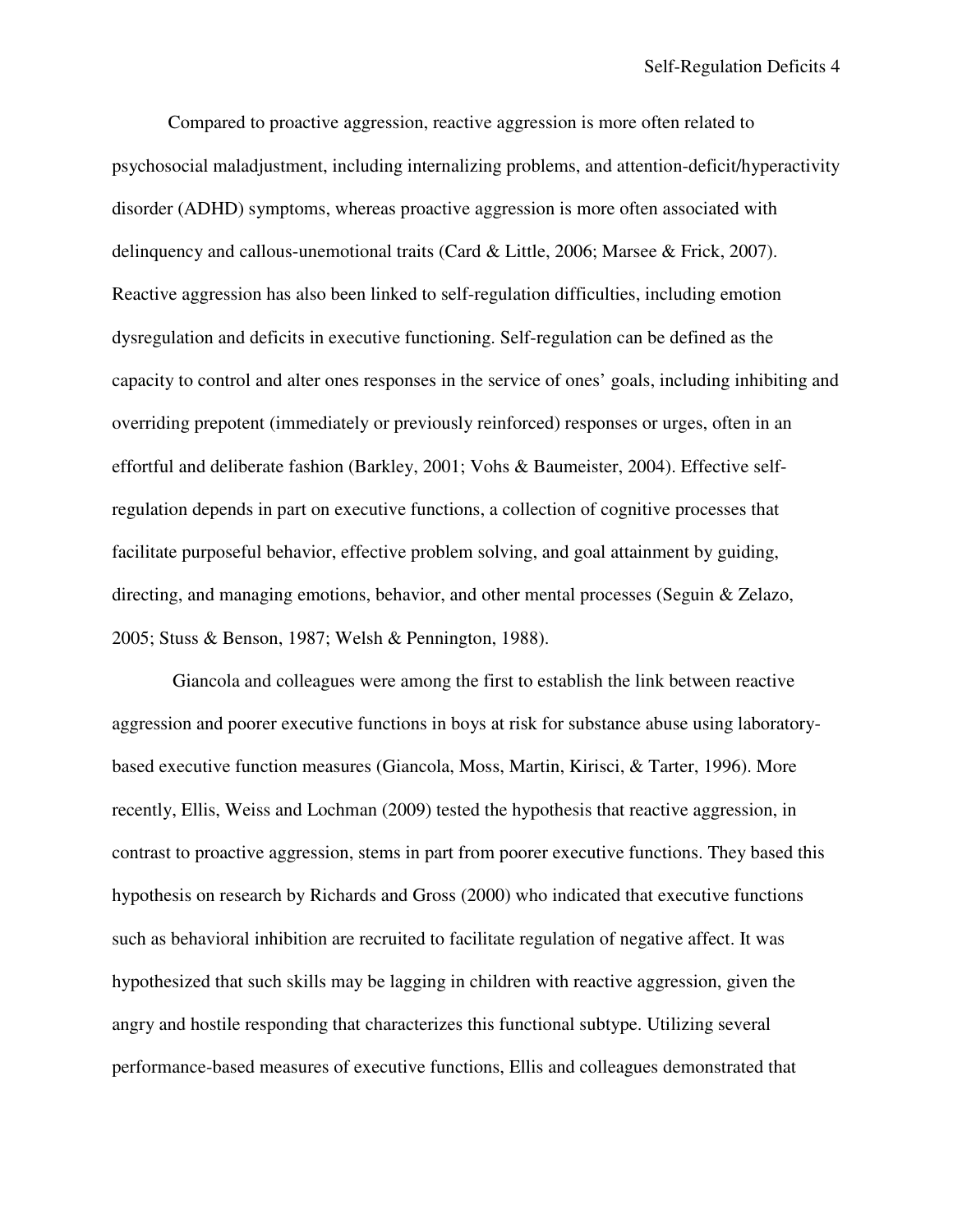deficits in inhibitory control on the Stroop task were associated with reactive aggression, particularly in individuals who tended to encode hostile cues. Recent research on adults has demonstrated similar associations between deficits in executive functions and emotional regulation difficulties (e.g., maternal reactive negativity and working memory deficits, Deater-Deckard, Sewell, Petrill, & Thompson, 2010). Others have similarly suggested that selfregulation deficits are more relevant to reactive than proactive aggression, because only reactive aggression results from the failure to override an impulsive urge to inflict harm, whereas proactive aggression is a premeditated behavior driven by instrumental goals (DeWall, Finkel,  $\&$ Denson, 2011). Effortful control, a temperament-based self-regulation construct that reflects attentional and inhibitory control (Rothbart & Bates, 2006) and conceptually overlaps with executive functions (Zhou, Chen & Main, 2011), has similarly been found to uniquely and inversely relate to reactive and not proactive aggression (Rathert, Fite, Gaertner, & Vitulano, 2011). In addition to protecting against reactive aggression, the capacity to self-regulate is believed to promote resilience against other externalizing as well as internalizing adjustment problems (e.g., Dishion & Connell, 2006).

The present study extends the research on relationships among self-regulation, functions of aggression, and psychological adjustment. Specifically, we investigated the role of selfregulation deficits as a common mechanism in the association between reactive (versus proactive) functions of aggression and internalizing and externalizing adjustment problems. In contrast to prior studies using laboratory-based measures of executive functions, we selected a frequently used clinical assessment measure of children's self-regulation deficits in natural contexts, the Behavior Rating Inventory of Executive Function (BRIEF; Gioia, Isquith, Guy, & Kenworthy, 2000). Scores on the BRIEF are based on parent or teacher ratings of overt child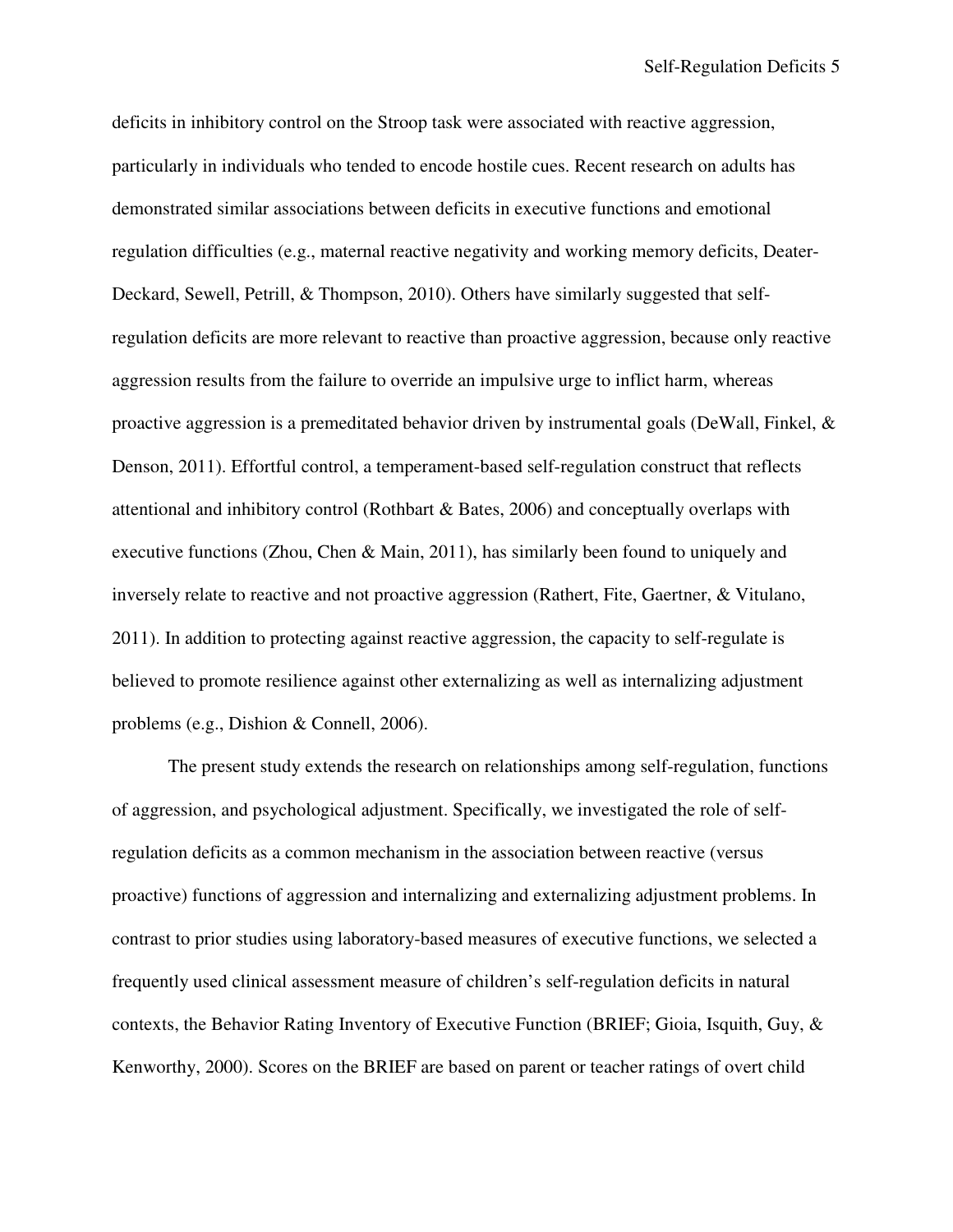behaviors that are believed to reflect executive functioning and self-regulation difficulties as they are expressed in everyday settings. The BRIEF has been used to examine such deficits in a variety of childhood conditions, including autism spectrum disorders (e.g., Zingerevich  $\&$ LaVesser, 2009), traumatic brain injury (e.g., Conklin, Salorio & Slomine, 2008), epilepsy (Parrish et al., 2007), diabetes (Bagner, Williams, Geffken, Silverstein, & Storch, 2007), and ADHD (e.g., McCandless & O'Laughlin, 2007; Toplack, Bucciarelli, Jain, & Tannock, 2009). To our knowledge, the present study is the first to examine self-regulation deficits in functional subtypes of aggression using the BRIEF. In turn, the first aim of our study was to examine these self-regulation deficits in functional subtypes of aggression.

 A secondary and exploratory aim of the study was to determine whether particular domains of self-regulation deficits account for the relationship between reactive aggression and behavioral problems. The BRIEF clinical scales assess two broad indices: behavioral regulation and metacognition (Gioia et al., 2000). Behavioral regulation comprises inhibitory control (ability to resist or inhibit an impulse), shifting (flexible transitioning and problem-solving), and emotional control (modulating emotional responses). Metacognition comprises initiation (independent generation of appropriate responses and strategies), working memory (ability to hold information in mind and work with it), planning and organization (anticipating and managing current and future-oriented task demands and organizing information), organization of materials (ability to organize work and play spaces and keep track of possessions), and monitoring (work-checking and tracking the effect of one's work and impact of one's behavior on others; Gioia et al., 2000). These two broad indices were examined in the present study, given prior research suggesting that both behavioral regulation and metacognition may play a role in the emotion modulation difficulties seen in reactive aggression (Deater-Deckard et al., 2010;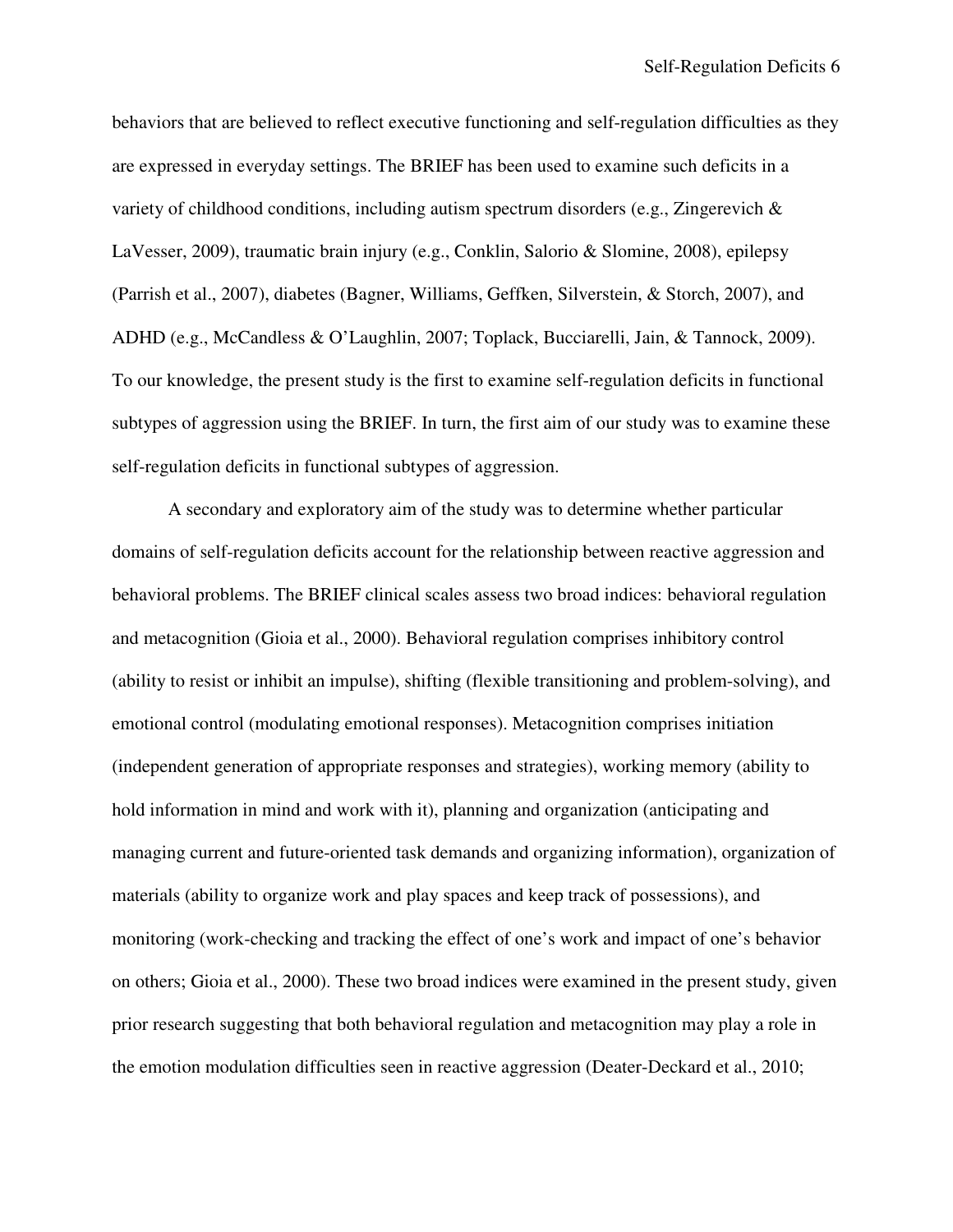Ellis et al., 2009), in contrast to proactive aggression, which does not appear to reflect selfregulation deficits (DeWall, Finkel, & Denson, 2011; Rathert, Fite, Gaertner, & Vitulano, 2011).

 The present study also advances the current literature in several additional ways. First, prior research on relationships between aggression and self-regulation deficits in children has tended to utilize all-male samples (e.g., Ellis et al., 2009; Giancola et al., 1996). Second, most of the research on reactive and proactive aggression has focused on children in the community (e.g., Ellis et al., 2009), whereas the BRIEF has been utilized more often in mixed clinical samples (e.g., Bodnar, Prahme, Cutting, Denckla, & Mahone, 2006). Among the few studies of reactive and proactive aggression in clinical samples, Connor and colleagues found that both subtypes exist at high levels in clinically-referred boys and girls, but that correlates of reactive and proactive aggression differ by gender (Connor, Steingard, Anderson, Melloni, 2003). We chose to test our predictions on a clinically-referred sample that included both boys and girls to examine whether relationships between functional subtypes of aggression and self-regulation deficits generalize across gender and nature of the sample. Finally, in addition to gender, we also considered children's age, IQ, ADHD, and medication status as potential confounds in light of prior evidence of their association with externalizing and internalizing problems (e.g., Coie & Dodge, 1998; Hinshaw, Henker, Whalen, Erhardt, & Dunnington, 1989; Jarrett & Ollendick, 2008; Schoemaker, Bunte, Wiebe, Espy, Deković, & Matthys, 2012).

Consistent with past findings (e.g., Card & Little, 2006; Fite, Stoppelbein & Greening, 2009), we predicted that reactive aggression would be associated with both internalizing and externalizing adjustment problems, and proactive aggression would be associated with externalizing adjustment problems only (e.g., delinquency and conduct problems). Also based on prior work (Ellis et al., 2009; DeWall et al., 2011), we predicted that self-regulation deficits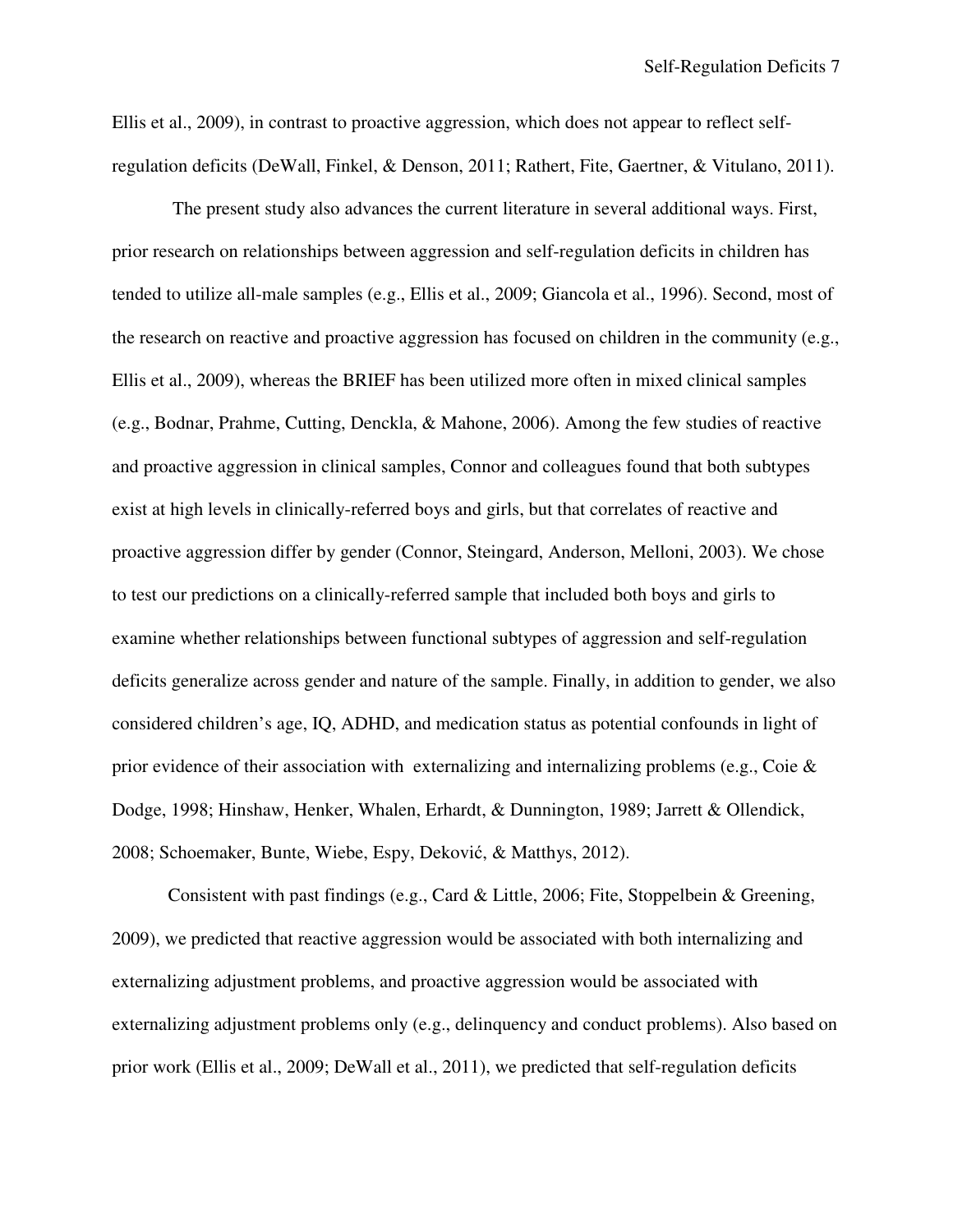would be associated with reactive but not proactive aggression. Finally, based on studies of selfregulation and resiliency (Dishion & Connell, 2006), we hypothesized that self-regulation deficits would account for the vulnerability of reactively aggressive children to both externalizing and internalizing adjustment problems.

#### Method

### *Participants*

 The current investigation was part of a larger study of approximately 400 children referred for outpatient assessment. Children and their parent(s) presented at an outpatient clinic in southwestern Virginia for a comprehensive psychoeducational and diagnostic assessment. Children were referred by community pediatricians, family practitioners, schools, and mental health professionals for a diverse array of problems. Participants were consecutive referrals and included 85 children (54 boys; mean age =  $10.00$ ; *SD* =  $2.82$ ; range =  $6 - 16$  years) and their parent(s). Exclusion criteria were minimal and included presence of a psychotic disorder or a pervasive developmental disorder. Approximately 95% of the children were Caucasian, 2% Hispanic, 1% African-American, and 2% of another ethnicity. Mean Full Scale IQ for the sample was 94.20 (*SD* = 14.91) based on the Wechsler Intelligence Scale for Children (Wechsler, 1991, 2003). Twenty-one (25%) participants were receiving at least one psychiatric medication at the time of assessment, primarily for ADHD or for one or more of the anxiety disorders. Sample characteristics including clinical consensus diagnoses are presented in Table 1.

With respect to family characteristics, the sample consisted primarily of families from middle class backgrounds (mean income  $= $61,974$ ; *SD*  $= $47,848$ ), although considerable variability was present. In relation to family structure, 65% of the children were living with two parents. The remaining children were living with single never-married, divorced, or widowed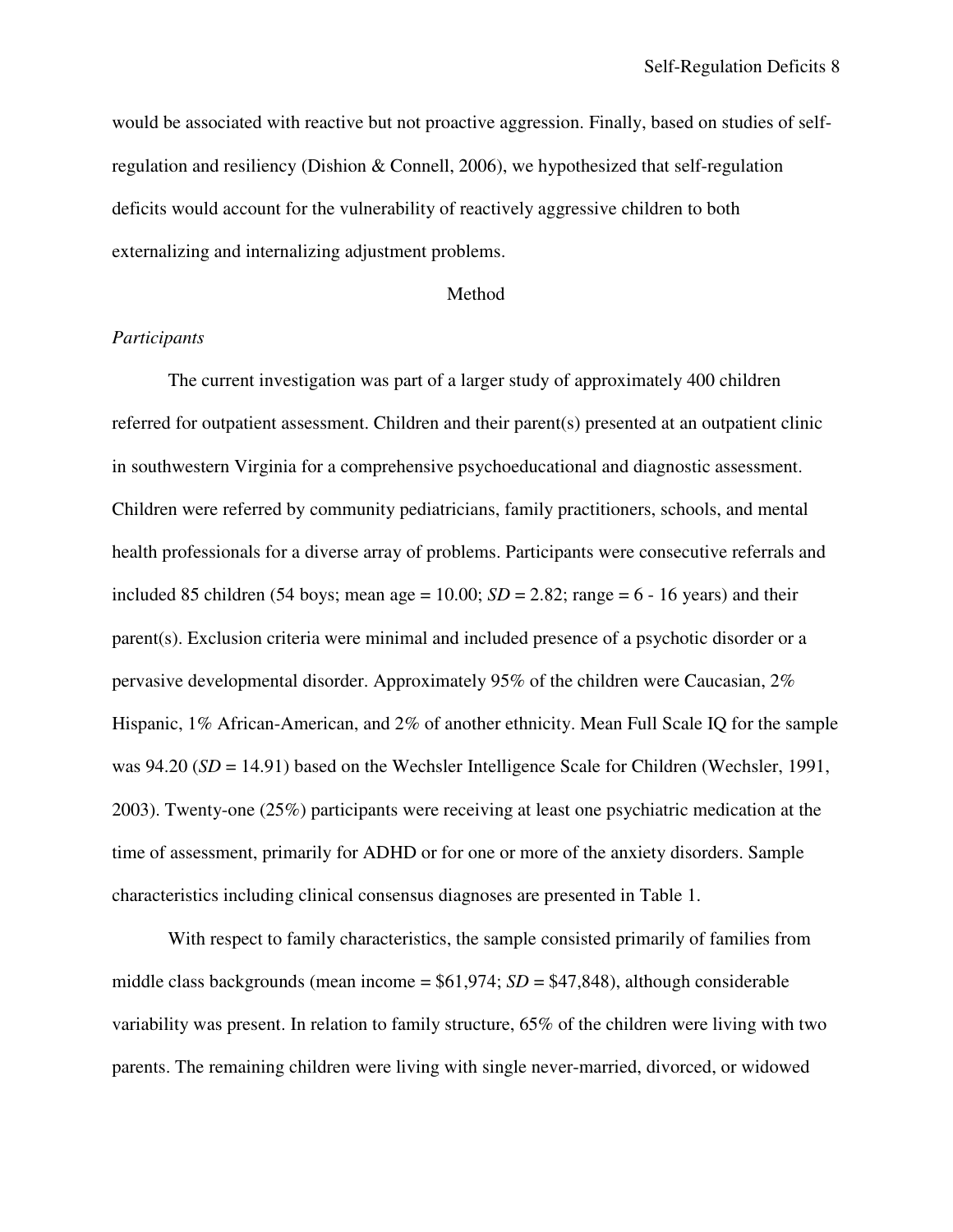mothers. The majority of mothers (92%) and fathers (75%) had biological status as a parent, and most of the mothers (97%) and fathers (95%) had completed high school.

#### *Measures*

*Child Behavior Checklist* (CBCL; Achenbach, 1991; 2001). The CBCL is a 113-item paper and pencil questionnaire completed by parents. Parents are asked to indicate how often the behavior described in each item is true of their child using a three-point scale (often/always true, sometimes true, and not true). Achenbach (2001) reported test–retest reliability over a 1-week interval to be .95 for the problem items. The validity of the CBCL/4–18 has been established through repeated factor analyses and associations with other variables of interest (see Achenbach 2001). Only maternal report was used for the current study, given that almost all primary caregivers were mothers (98%). Norm-referenced *T* scores ( $M = 50$ ,  $SD = 10$ ) from the Externalizing and Internalizing scales were used to permit comparisons with other studies. The Externalizing scale measures the frequency of aggressive and delinquent behaviors, whereas the Internalizing scale measures somatic complaints and anxious, depressed, and withdrawn behavior. Higher scores reflect greater behavior problems. For the present study, Cronbach's alphas were high for both the Externalizing ( $\alpha$  = .91) and Internalizing ( $\alpha$  = .89) scales.

*Behavior Rating Inventory of Executive Function – Parent Form* (BRIEF; Gioia et al., 2000). The BRIEF consists of 86 items of parent ratings of the child's self-regulation as reflected in specific problem behaviors at home and in school. It yields eight clinical scale scores which load onto two indices, Behavior Regulation (inhibitory control, shifting, emotional control) and Metacognition (initiation, working memory, planning and organization, organization of materials, and monitoring). Higher scale scores on the BRIEF indicate poorer self-regulation in each domain. Maternal report-based *T* scores ( $M = 50$ ,  $SD = 10$ ) from the Behavioral Regulation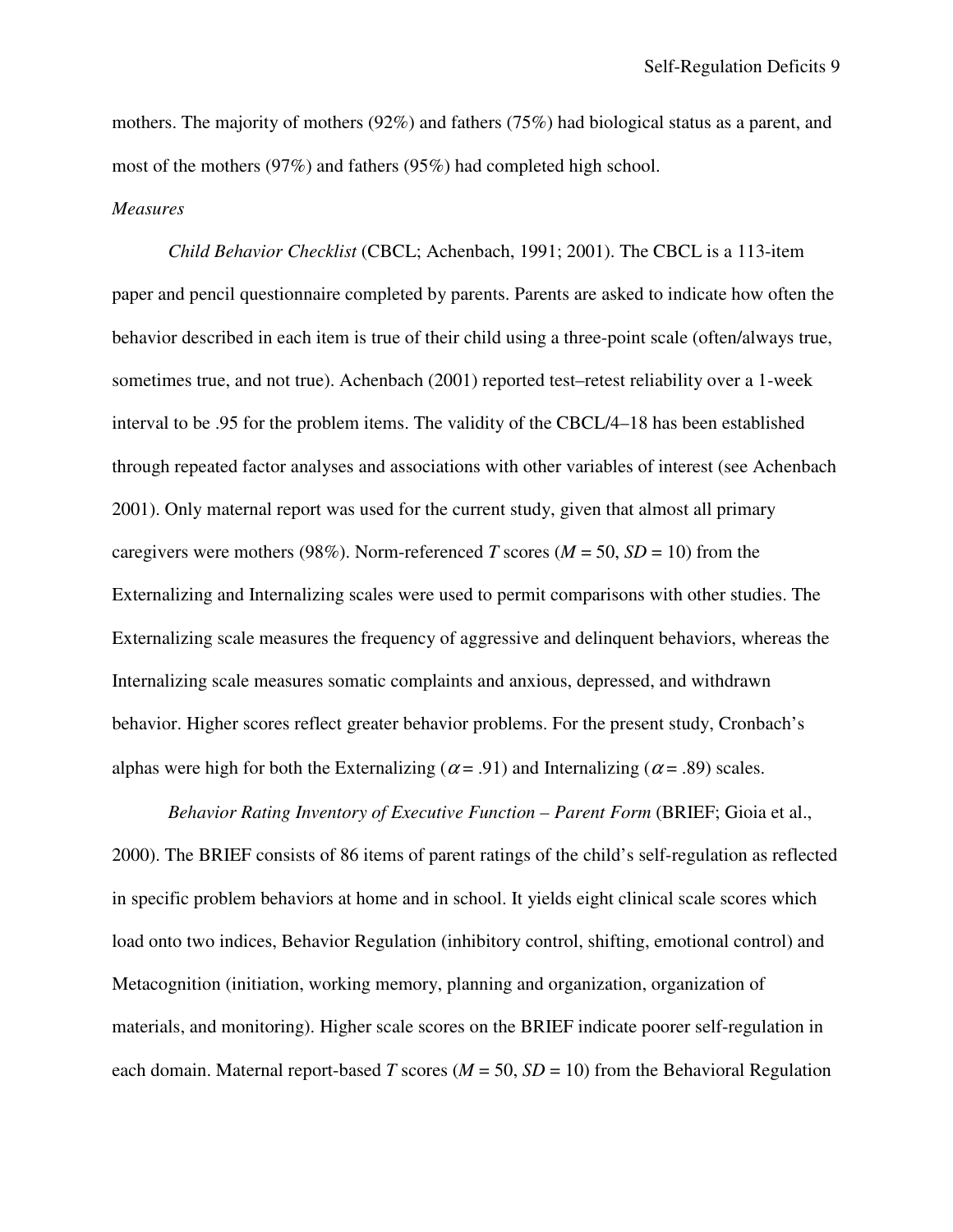Index and Metacognition Index were used in the present study to provide a measure of selfregulation deficits in each domain relative to children of the same age and gender from the standardization sample. High internal consistency was found for both the Behavioral Regulation Index ( $\alpha$  = .94) and Metacognition Index ( $\alpha$  = .87).

*Reactive Proactive Aggression Measure* (RPA; Dodge & Coie, 1987). The six items on the RPA provide a measure of reactive and proactive aggression. Mothers used a five-point Likert scale  $(1 = never, 5 = almost always)$  indicating how frequently each item applied to their child. Three items represent Reactive Aggression ("overreacts angrily to accidents," "when teased, strikes back," and "blames others in fights"), and three items represent Proactive Aggression ("threatens or bullies others," "gets others to gang up on a peer," and "uses physical force to dominate others;" Dodge & Coie, 1987). The construct validity of this version of the scale has been supported in prior studies (e.g., Vitaro, Brendgen & Tremblay, 2002). Following prior research, correlates of reactive aggression were assessed independently of proactive aggression and vice versa (e.g., Raine et al., 2006). This approach was used due to the moderate correlation  $(r = .65)$  between reactive and proactive aggression in the present study, which is comparable to prior studies (e.g., Polman, de Castro, Koops, van Boxtel, & Merk, 2007). Standardized residual scores were created, with reactive aggression regressed onto proactive aggression to index purely reactive aggression, and proactive aggression regressed on reactive aggression to index purely proactive aggression. Cronbach's alphas were acceptable for both Reactive ( $\alpha$  = .82) and Proactive aggression ( $\alpha$  = .85) scales.

*Wechsler Intelligence Scale for Children* (WISC; Wechsler 1991, 2003). The WISC is an individually administered clinical instrument for assessing the intellectual ability of children aged 6 years through 16 years and 11 months. The mean score for the Full Scale IQ (FSIQ) is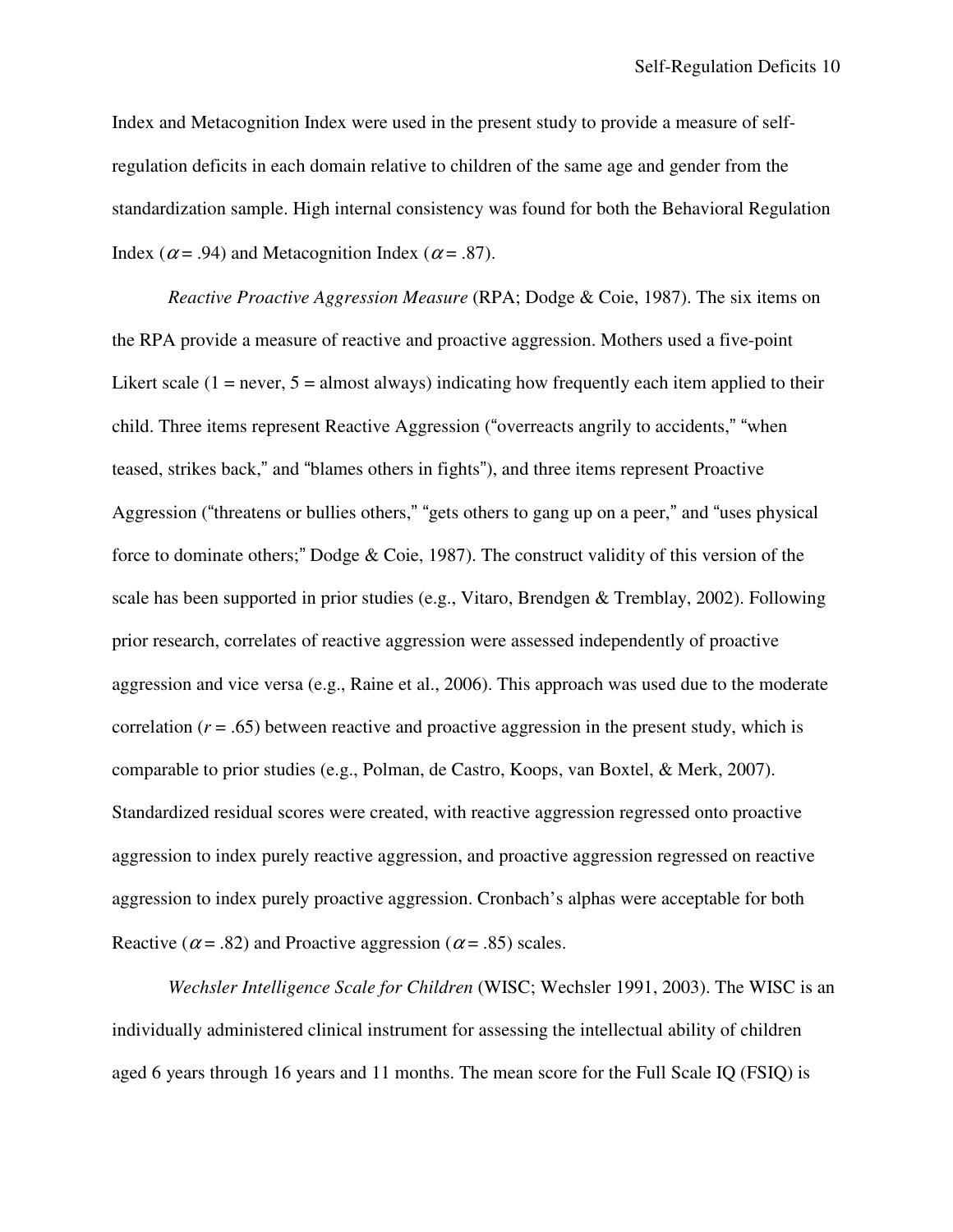100 with a standard deviation of 15. Evidence for adequate reliability and validity of the WISC has been documented (Wechsler, 2003; Prifitera, Saklofske, & Weiss, 2005). Given the timeframe of the study, which extended over several years, the WISC-III (1991) and WISC-IV (2003) FSIQ were used to assess intellectual ability.

#### *Procedure*

 The study was approved by our university's institutional review board (IRB). Prior to the start of the clinical assessment, parents gave consent for the assessment information to be used for research purposes. Assessment sessions included intellectual and achievement testing, a clinical interview including inquiry regarding the child's psychotropic medications, and several self-report and laboratory measures in addition to semi-structured diagnostic interviews conducted separately with the child and parent (see below). A disorder was considered present if the child was assigned a clinical diagnosis during a consensus meeting utilizing multiple measures and multiple informants (see \*reference masked for review\*, for details). The consensus meeting was attended by a licensed clinical psychologist as well as the child and parent clinicians (trained-to-criterion graduate students in an APA-approved clinical psychology training program) who conducted the assessments.

#### *Data Analysis*

Zero-order correlations with demographic (age, gender), FSIQ, ADHD, and medication status were examined first to identify any potential confounds.<sup>1</sup> To test our prediction that selfregulation (behavior regulation and metacognition) difficulties explain relationships between aggression and internalizing and externalizing adjustment problems, we conducted a series of hierarchical regression analyses with and without these self-regulation variables included in the model. We followed the traditional approach to test for unique effects of each aggression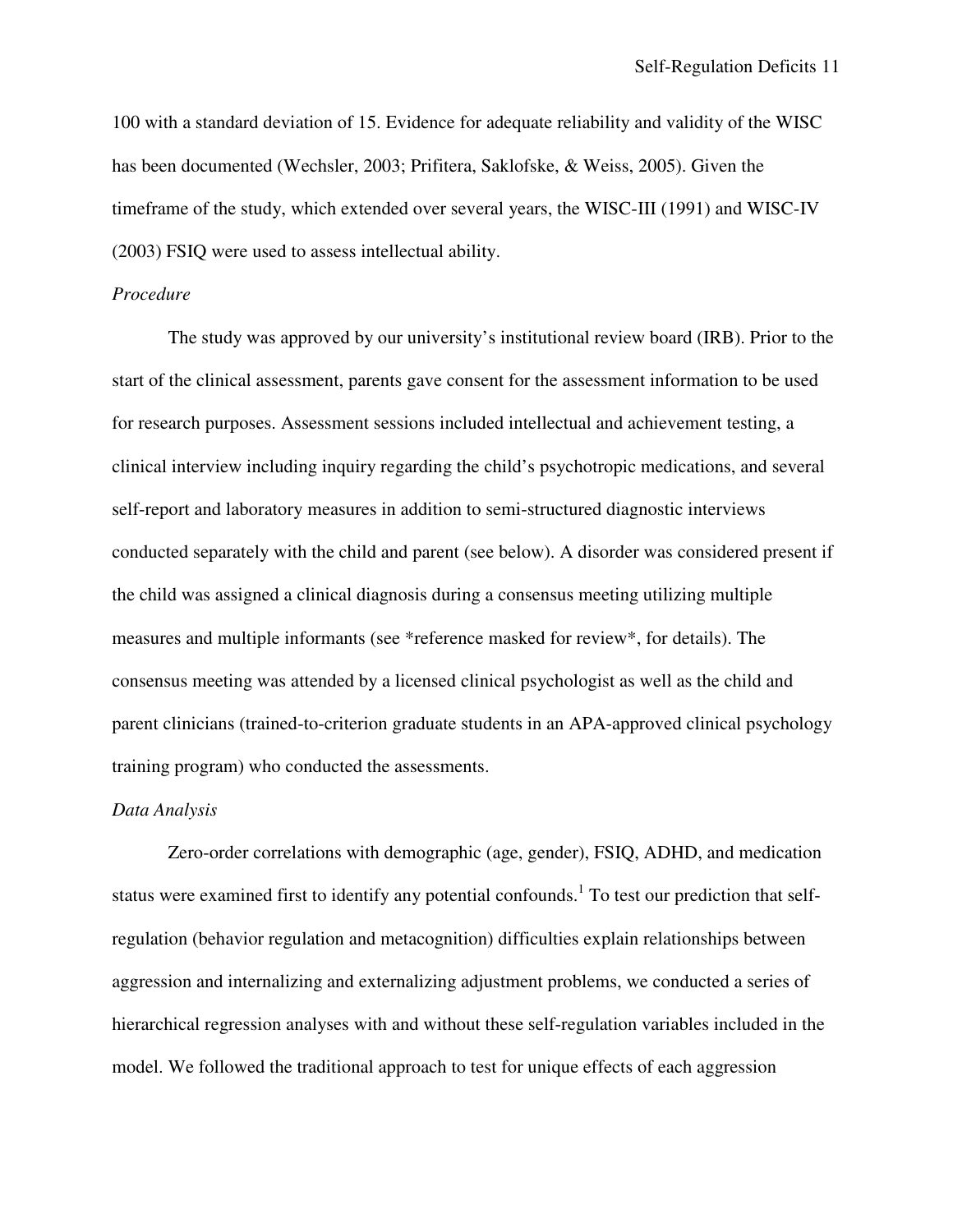function by running separate regression analyses for residualized reactive and proactive aggression scores (e.g., Raine et al., 2006). Based on analytical recommendations by MacKinnon, Lockwood, Hoffman, West, and Sheets (2002), we then tested the difference in regression coefficients before and after adjusting for each self-regulation variable using Freedman & Schatzkin's (1992) approach. This approach produces a critical *t* value as a test of the null hypothesis that the difference between the adjusted and unadjusted regression coefficients for the relationship between the IV and DV is zero  $(H_0: \tau - \tau' = 0)$ . To estimate effect sizes, we calculated the percent of total association accounted for by behavioral regulation or metacognition, as indexed by the squared semi-partial correlations for the coefficients representing the associations between aggression and internalizing or externalizing problems  $\rm (sr^2_{\tau}-sr^2_{\tau}/ sr^2_{\tau}).$ 

#### Results

Descriptive statistics for the sample are provided in Table 1 and zero-order correlations among all variables are presented in Table 2.

Predictions regarding reactive aggression were considered first, followed by those for proactive aggression.<sup>2</sup> Descriptive statistics (Table 2) showed that residualized Reactive Aggression (i.e., controlling for Proactive Aggression) correlated in the expected direction with both Internalizing Problems ( $r = .21$ ,  $p = .03$ ) and Externalizing Problems ( $r = .35$ ,  $p < .001$ ). Reactive Aggression was also associated with poorer self-regulation in terms of both Behavioral Regulation ( $r = .48$ ,  $p < .001$ ) and Metacognition ( $r = .24$ ,  $p = .01$ ) indices. Regression analyses were then conducted to test the hypothesized roles of behavioral regulation and metacognition as common mechanisms in the observed relationships between reactive aggression and internalizing and externalizing Problems. These analyses are presented in Table 3.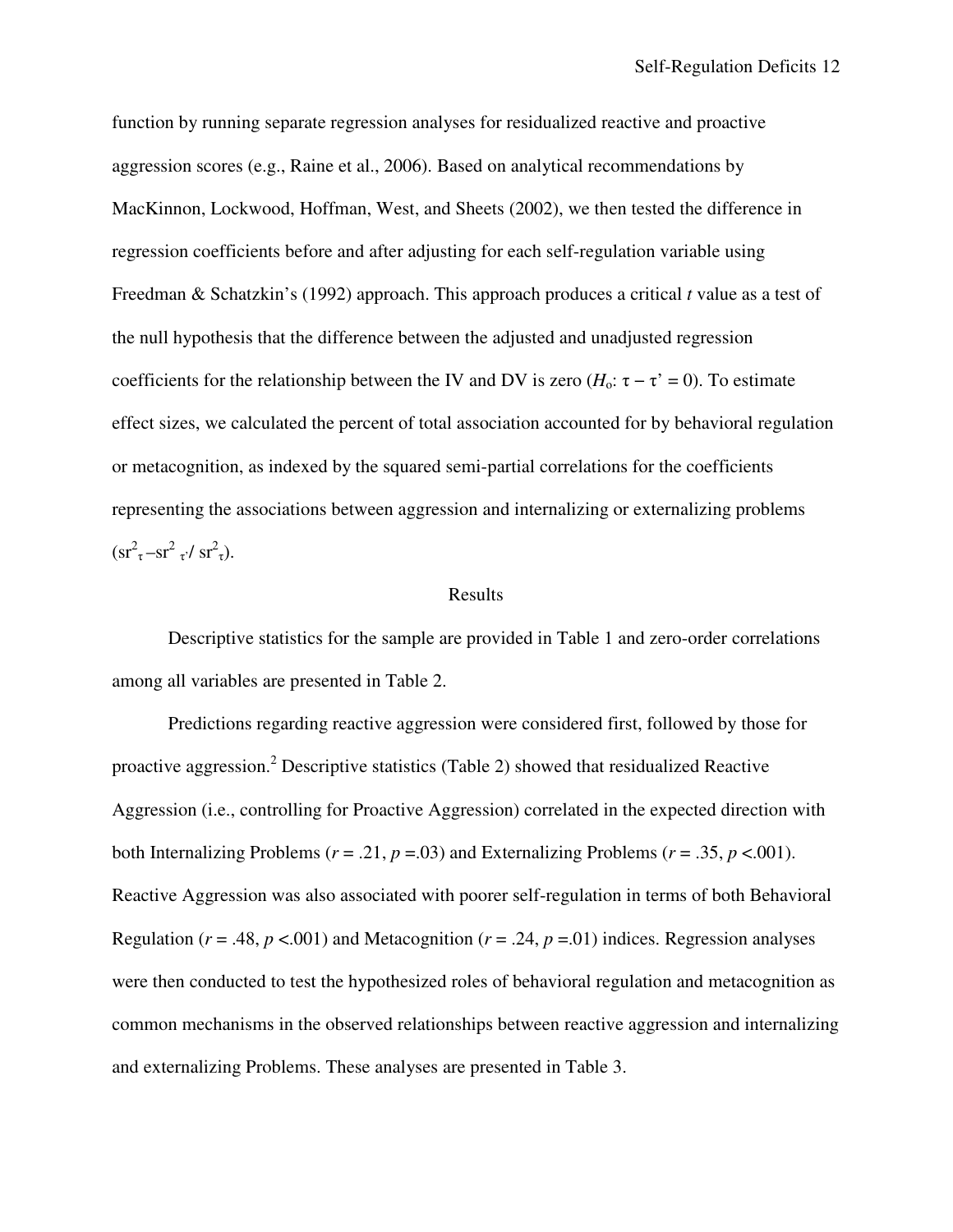Analyses were first examined for behavioral regulation. The association between Internalizing Problems and Reactive Aggression became nonsignificant after controlling for Behavioral Regulation Index score ( $\beta$  = -.06,  $p$  =.59), and the Freedman and Schatzkin (1992) test indicated a significant difference in coefficients  $(t = 5.16, p < .001)$ . Specifically, Behavioral Regulation accounted for 93.3% of the association between Reactive Aggression and Internalizing Problems, consistent with our prediction of behavioral regulation as a common mechanism. Likewise, the association between Externalizing Problems and Reactive Aggression became nonsignificant after controlling for Behavioral Regulation ( $\beta$  = .01,  $p$  = .93), and there was a significant difference in coefficients ( $t = 6.77$ ,  $p < .001$ ). Behavioral Regulation completely accounted for the association between Reactive Aggression and Externalizing Problems.

Analyses for metacognition were considered next. The association between Internalizing Problems and Reactive Aggression was nonsignificant after controlling for Metacognition ( $\beta$  = .01,  $p = .93$ ), and there was a significant difference in coefficients ( $t = 6.77$ ,  $p < .001$ ). Specifically, Metacognition accounted for 57.8% of the association between Reactive Aggression and Internalizing Problems. The association between Externalizing Problems and Reactive Aggression remained significant after controlling for Metacognition ( $\beta$  = .30, *p* = .01); however, the change in coefficients was significant (*t*=2.01, *p* =.047), with Metacognition accounting for 30.9% of the association between Reactive Aggression and Externalizing Problems.

 The observed relationships were unique to reactive aggression. Residualized Proactive Aggression (i.e. controlling for Reactive aggression) was not associated with Internalizing Problems ( $r = .06$ ,  $p = .31$ ). While Proactive Aggression was associated with Externalizing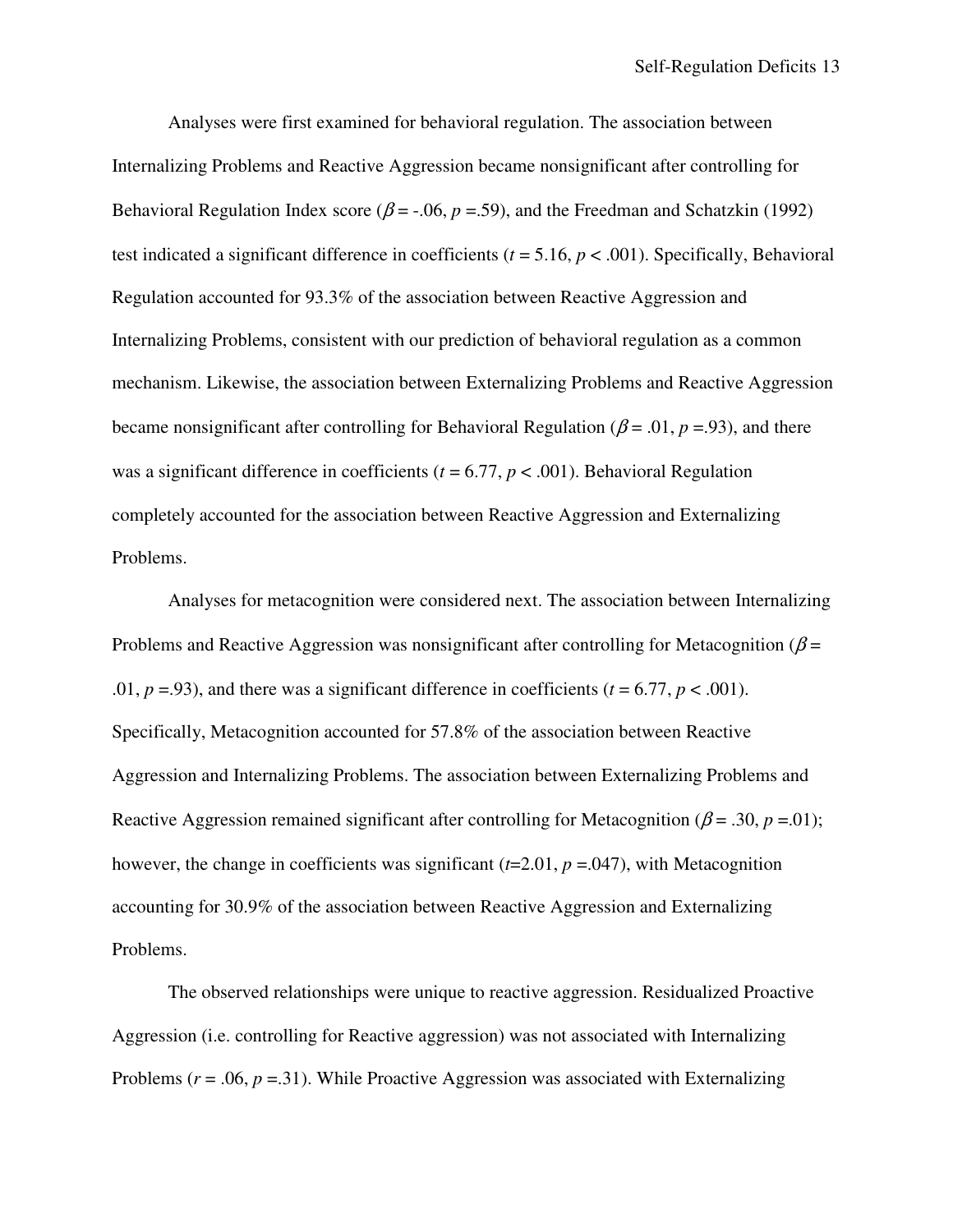Problems  $(r = .27, p = .01)$ , it was not associated with deficits in Behavioral Regulation  $(r = .01)$ ,  $p = .95$ ) or Metacognition ( $r = .00$ ,  $p = 1.00$ ). Likewise, the corresponding Freedman and Schatzkin (1992) tests for the effect of either Behavior Regulation or Metacognition in the association between Proactive Aggression and Internalizing or Externalizing Problems were not significant (all  $p$  values  $> 0.10$ ), and neither self-regulation index accounted for a fraction of the association between Proactive Aggression and Externalizing Problems.<sup>3</sup>

#### Discussion

 Consistent with prior studies (e.g., Fite et al. 2009; Rathert, Fite, Gaertner, & Vitulano, 2011), reactive aggression was associated with both internalizing and externalizing problems, and proactive aggression was associated with externalizing problems only. Furthermore, poorer self-regulation was associated with reactive but not proactive aggression. As hypothesized, poorer self-regulation appeared to function as a common mechanism in the association between reactive, but not proactive, functions of aggression and internalizing and externalizing problems. Our analyses suggest that self-regulation deficits, both those involving behavioral regulation (modulating behaviors and emotions and shifting cognitive set in a flexible manner) and metacognition (planning, organizing, initiating, and sustaining future-oriented problem solving in working memory), account for the observed relationship between reactive aggression and externalizing and internalizing adjustment problems. We interpret this finding to reflect the important role that self-regulatory processes play in adaptive emotional and behavioral functioning. Interestingly, our findings were generally consistent with those of Ellis and colleagues (2009) despite our use of a commonly implemented parental report measure of selfregulation as it manifests in everyday contexts (i.e., the BRIEF, Gioia et al., 2000), and not a performance- or laboratory-based measure of executive functions as used by Ellis et al. (2009).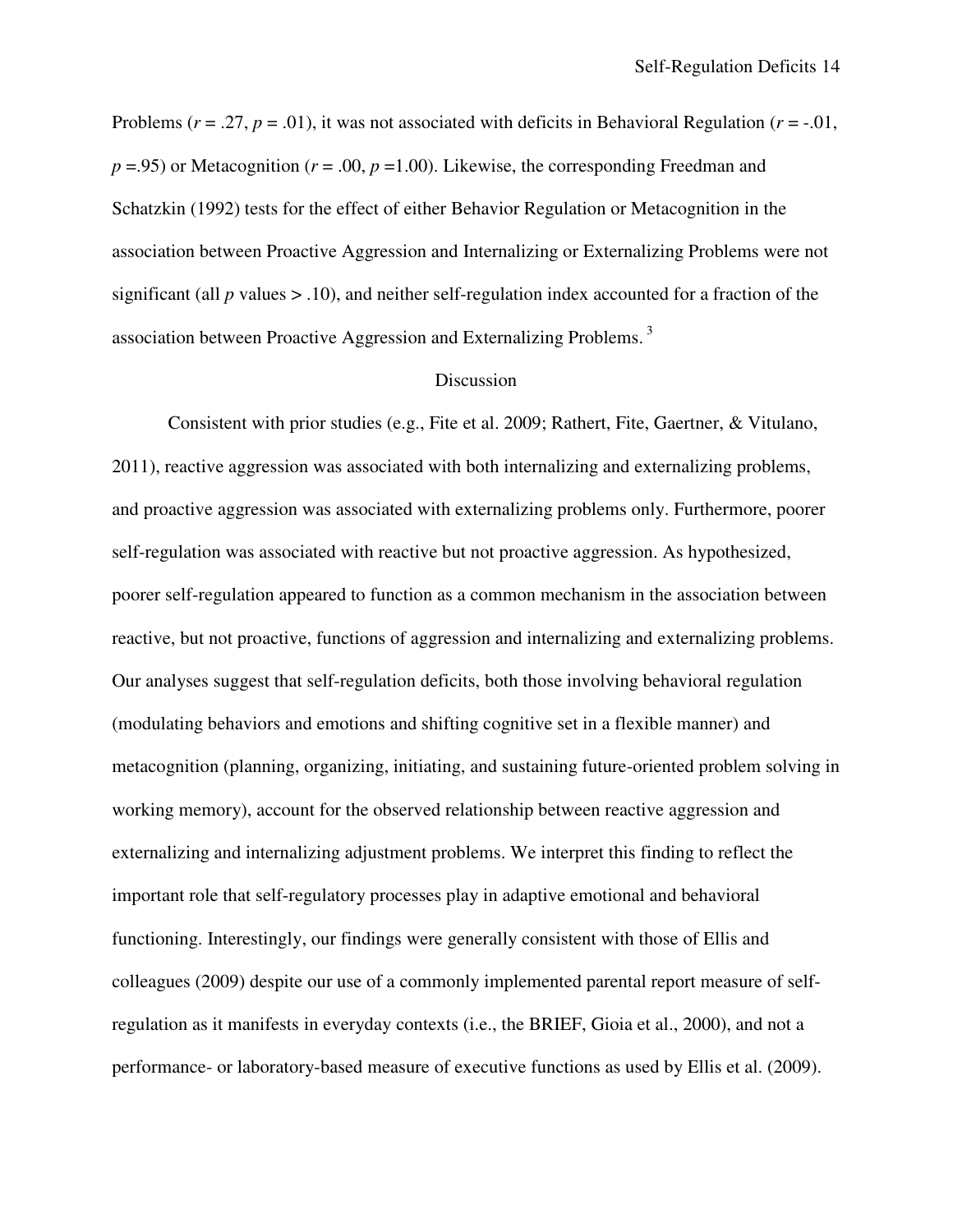The results support the conceptual validity of the role that self-regulation deficits play in reactively aggressive youth, given that the relationship has now been demonstrated with different assessment methods. Importantly, our study also shows that these relations with self-regulation are above and beyond those accounted for by gender, age, ADHD diagnosis, IQ, or psychotropic medication status. This finding is particularly noteworthy given that many past studies examining self-regulation deficits have failed to control for ADHD status, a critically important variable given the known self-regulation deficits in ADHD (Nigg, 2006).

There are some noteworthy limitations of the present study. First, the reliance on maternal report alone did not permit direct evaluation of the potential influence of shared method variance. However, our findings suggest that shared method variance alone cannot account for our results. For example, there were clear differences in the associations between reactive versus proactive aggression and internalizing problems, and in the associations between reactive versus proactive aggression and self-regulation deficits. Nevertheless, the inclusion of alternate informants (e.g., self- and teacher report) and methods (e.g., laboratory-based measures) would allow for better consideration of method variance. Future studies on aggression and associated adjustment problems may benefit from examining both performance-based tests and report-based measures of self-regulation concurrently.

There are several other limitations to the present study. It was cross-sectional, precluding examination of the temporal relationships among variables. Also, the Dodge and Coie (1987) measure of reactive and proactive aggression does not distinguish forms (e.g., physical vs. relational) and functions (reactive vs. proactive) of aggression as do some newer measures, a confound that could affect study results and interpretation (Little, Jones, Henrich, & Hawley, 2003). Furthermore, we did not examine social information processing patterns or contextual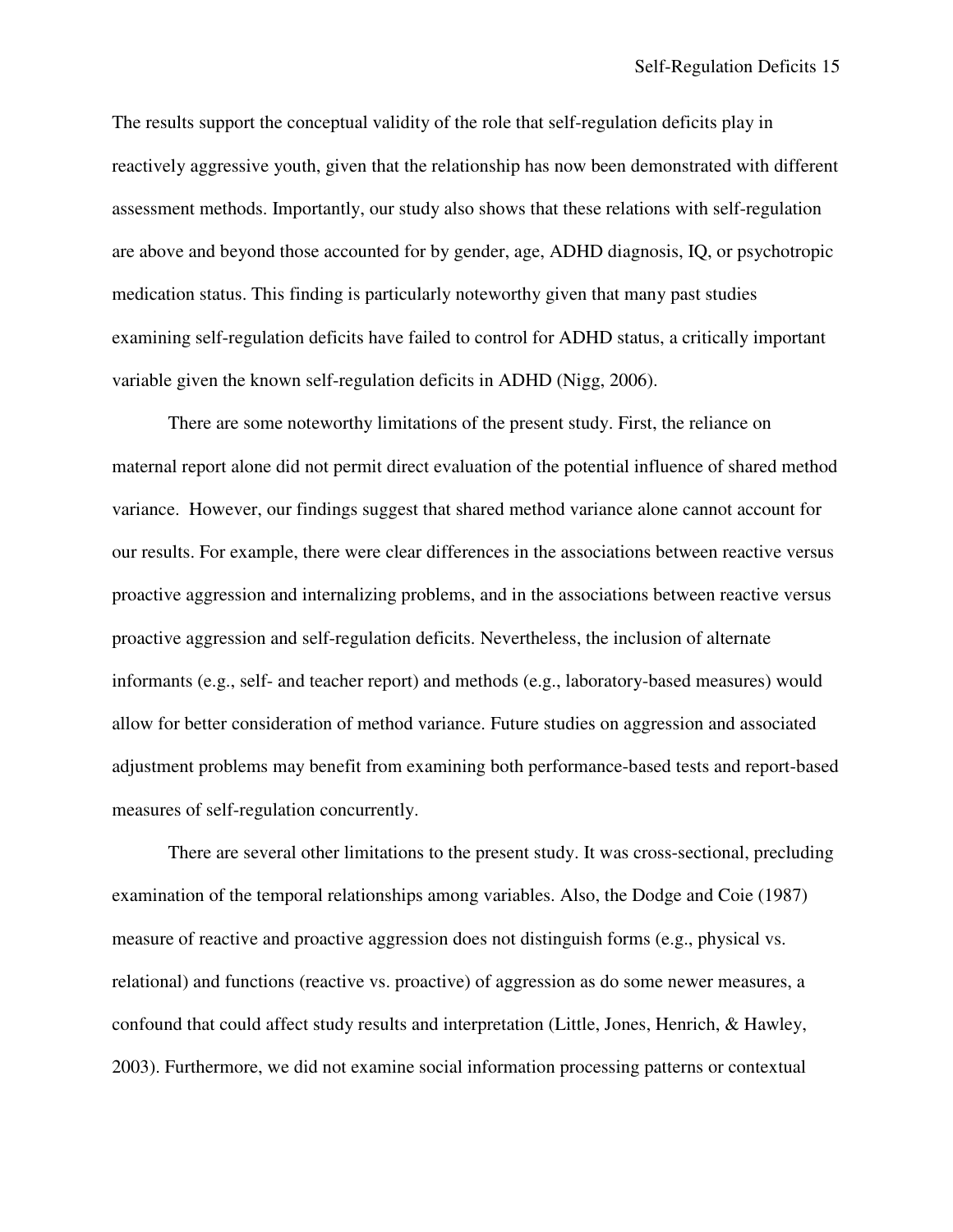factors (e.g., parental psychological control), which previous studies suggest may enhance or attenuate the effects of self-regulation deficits on subtypes of aggression (e.g., Ellis et al., 2009; Rathert, Fite, Gaertner & Vitulano, 2011).While it appears that poorer behavioral regulation as indexed by the BRIEF (Gioia, Isquith, Guy, & Kenworthy, 2000) may account for more variance than metacognition in the associations between reactive aggression and adjustment problems, future studies that simultaneously evaluate these self-regulation indices would permit a more direct comparison of their relative importance. Finally, our sample consisted of clinicallyreferred children who were predominantly Caucasian and middle-class, so our findings may not generalize to other populations. Future studies should address these limitations by utilizing longitudinal or experimental designs with diverse samples, measures that could better distinguish aggression form and function, and measures of potential moderators such as social information processing styles and contextual factors.

Despite these limitations, the present study illustrates how self-regulation difficulties can account for internalizing and externalizing behaviors seen in reactively aggressive children. These findings suggest that self-regulation skills may be an important target of treatment in reactively aggressive children who present with internalizing or externalizing behavior problems. Interventions should emphasize self-regulatory skill development, including handling negative emotional arousal and behavioral impulses in a nonaggressive and flexible manner. One exemplary intervention emphasizing such skill development is The Coping Power Program (Lochman & Wells, 2002), which includes both child- and parent-training components but focuses primarily on child skill development.

Results of the present study further suggest that self-regulation deficits do not play an important role in the association between proactive aggression and externalizing and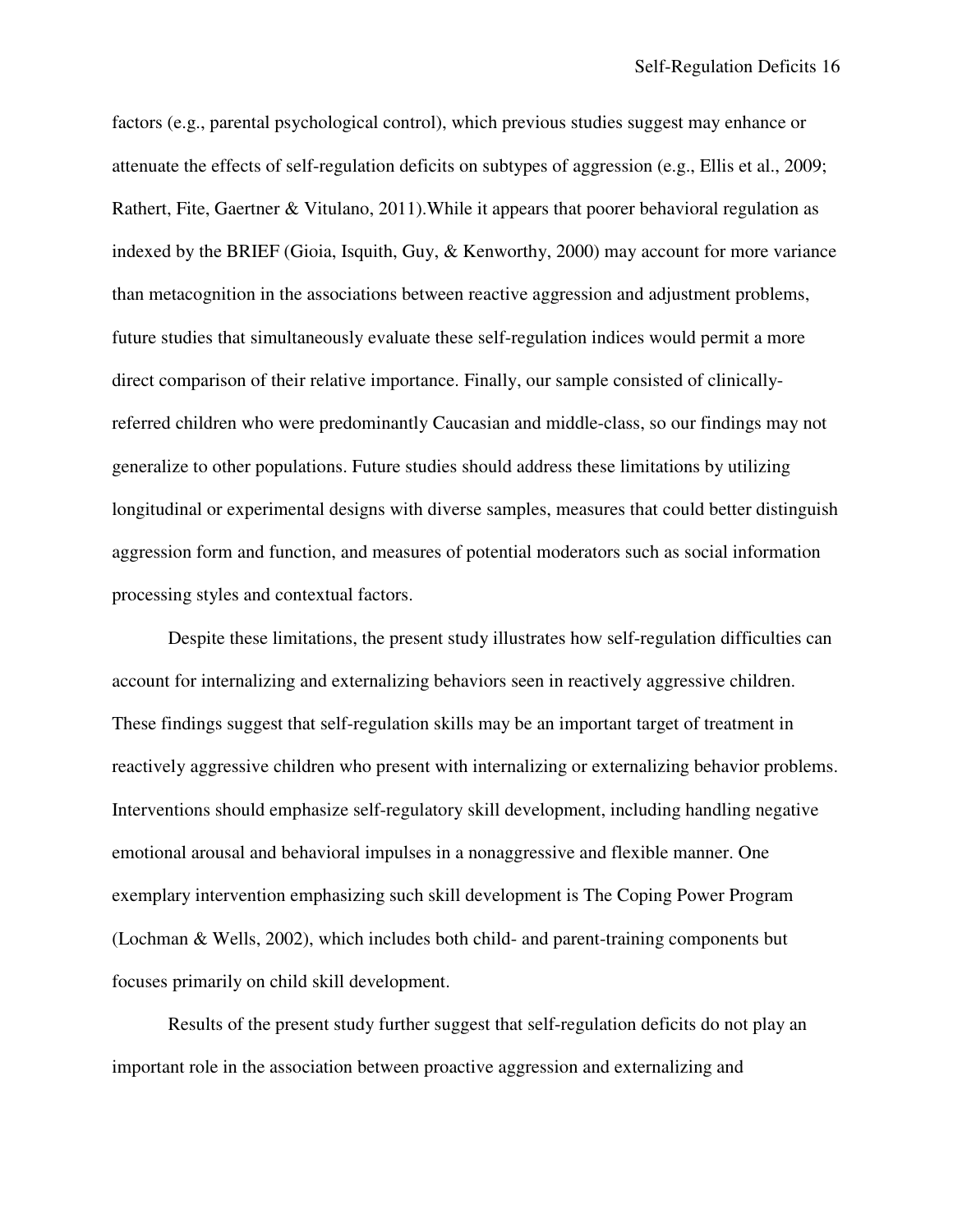internalizing behaviors. Other factors, such as callous-unemotional tendencies (e.g., Marsee & Frick, 2007) or expectation that aggression will produce external rewards (Dodge & Coie, 1987) may better account for the presence of various externalizing behaviors in proactively aggressive children. Potential treatment implications of this finding may be limited by the fact that it is less common for a child to show elevated proactive aggression without also showing elevated reactive aggression (e.g., Dodge et al., 1997). Nevertheless, our results suggest that children who are predominantly high in proactive aggression may benefit less from approaches targeting selfregulation processes than from other interventions (e.g., those focused on social learning and reinforcement contingencies). Newer approaches to measuring aggression that better differentiate its proactive and reactive functions in children might further illustrate the practical utility of this distinction.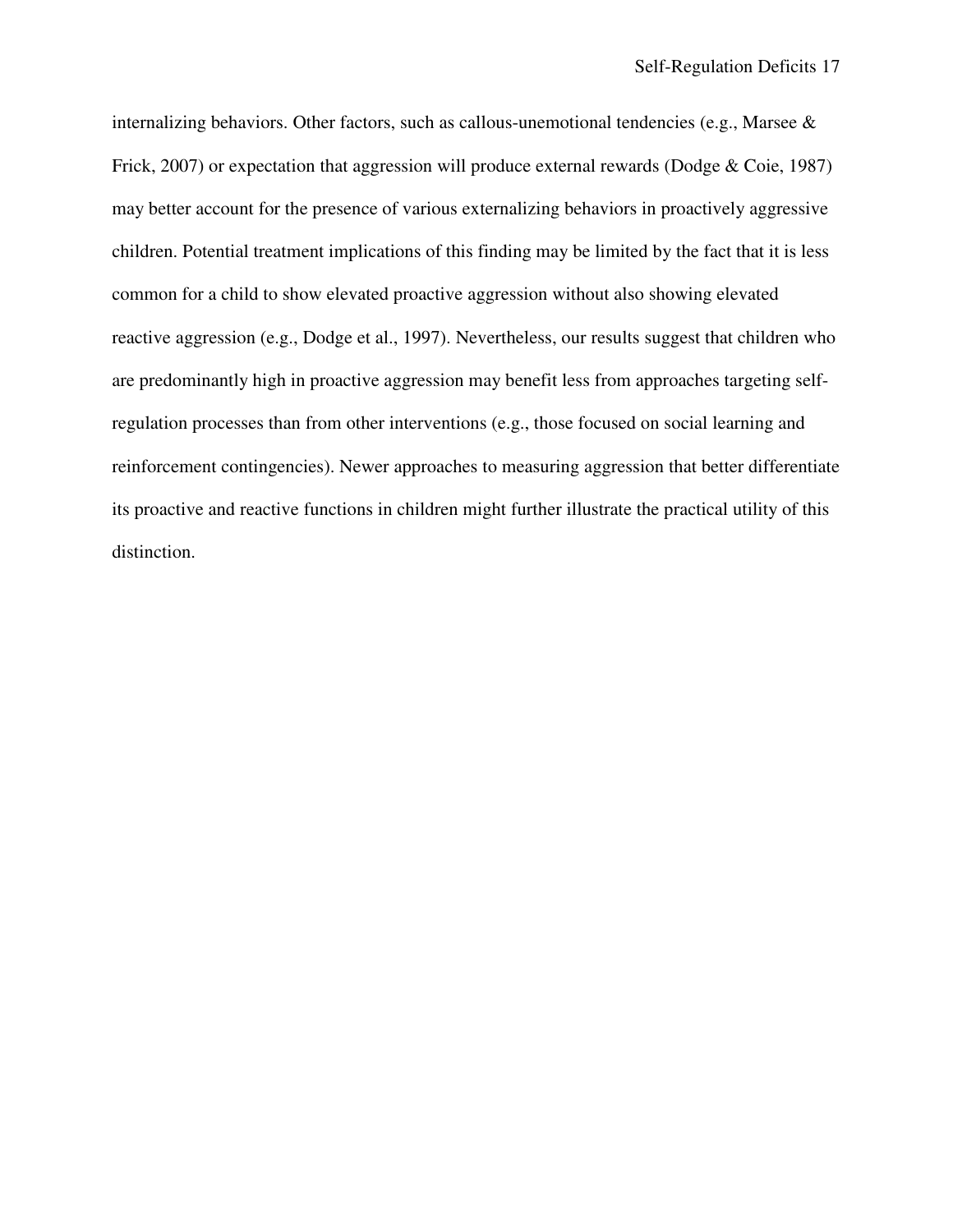#### Footnotes

<sup>1</sup> Psychotropic medication status and ADHD diagnostic status were dichotomized (present vs. absent) for analyses.

 $2$  Although age, gender, and IQ were associated with variables of interest, including these variables as well as ADHD diagnosis and psychotropic medication status as covariates in the regression models did not change the pattern of findings; thus, models without these covariates are reported. Gender was also explored as a potential moderator. Gender did not moderate the association between Reactive Aggression and Internalizing or Externalizing Problems either before or after Behavioral Regulation or Metacognition were added to the models (i.e. the difference in coefficients was consistent for males and females). Therefore, only models without gender as a moderator reported.

<sup>3</sup> Another potential concern when closely related concepts are measured regards shared content across instruments. To address this concern, we first qualitatively evaluated the items on each scale for content overlap. Notable overlap was observed between the first Reactive Aggression item on the RPA ("overreacts angrily to accidents" and several items from the Emotional Control scale of the Behavioral Regulation Index of the BRIEF (e.g., "overreacts to small problems," "has explosive, angry outbursts"). Analyses rerun for the remaining Behavioral Regulation Index items (i.e. Inhibit and Shift scales) excluding Emotional Control produced the same pattern of results, thus findings for the Index scores are reported. Second, we considered bivariate correlations among predictors. The strongest association was observed between the BRIEF Behavioral Regulation Index and CBCL Externalizing Problems (*r* = .71), of which the Aggressive Behavior scale conceptually and empirically overlapped more strongly with the BRIEF Behavioral Regulation Index  $(r = .72)$  than did the Rule-Breaking scale  $(r = .51)$ .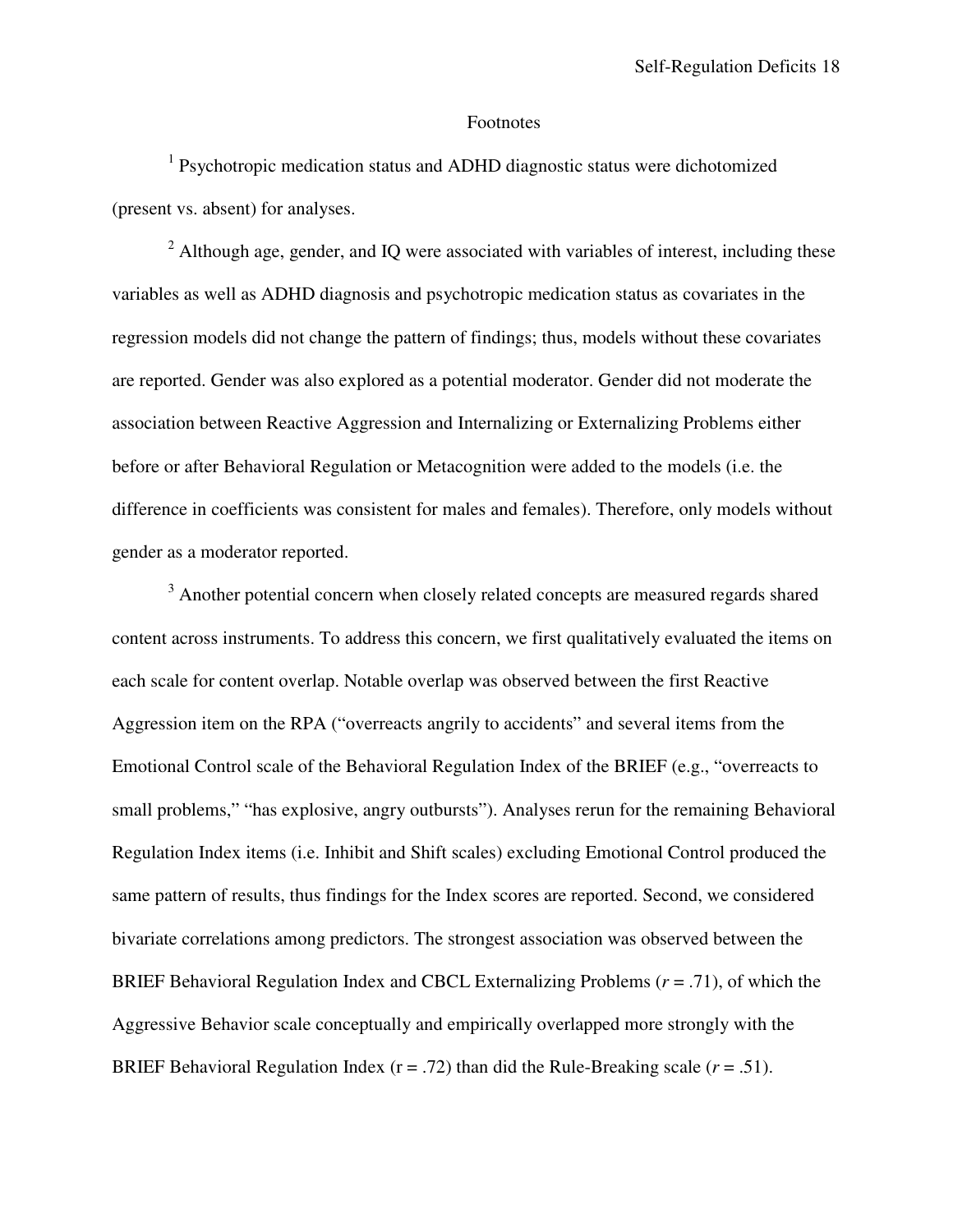Nevertheless, the same pattern of results were found for analyses using just the Aggressive Behavior scale and just the Rule-Breaking scale as were found for the for Externalizing Problems, therefore only the latter are reported.

## Acknowledgements

Special thanks are extended to Matthew Fritz for statistical consultation, and to the children and parents who participated in the study.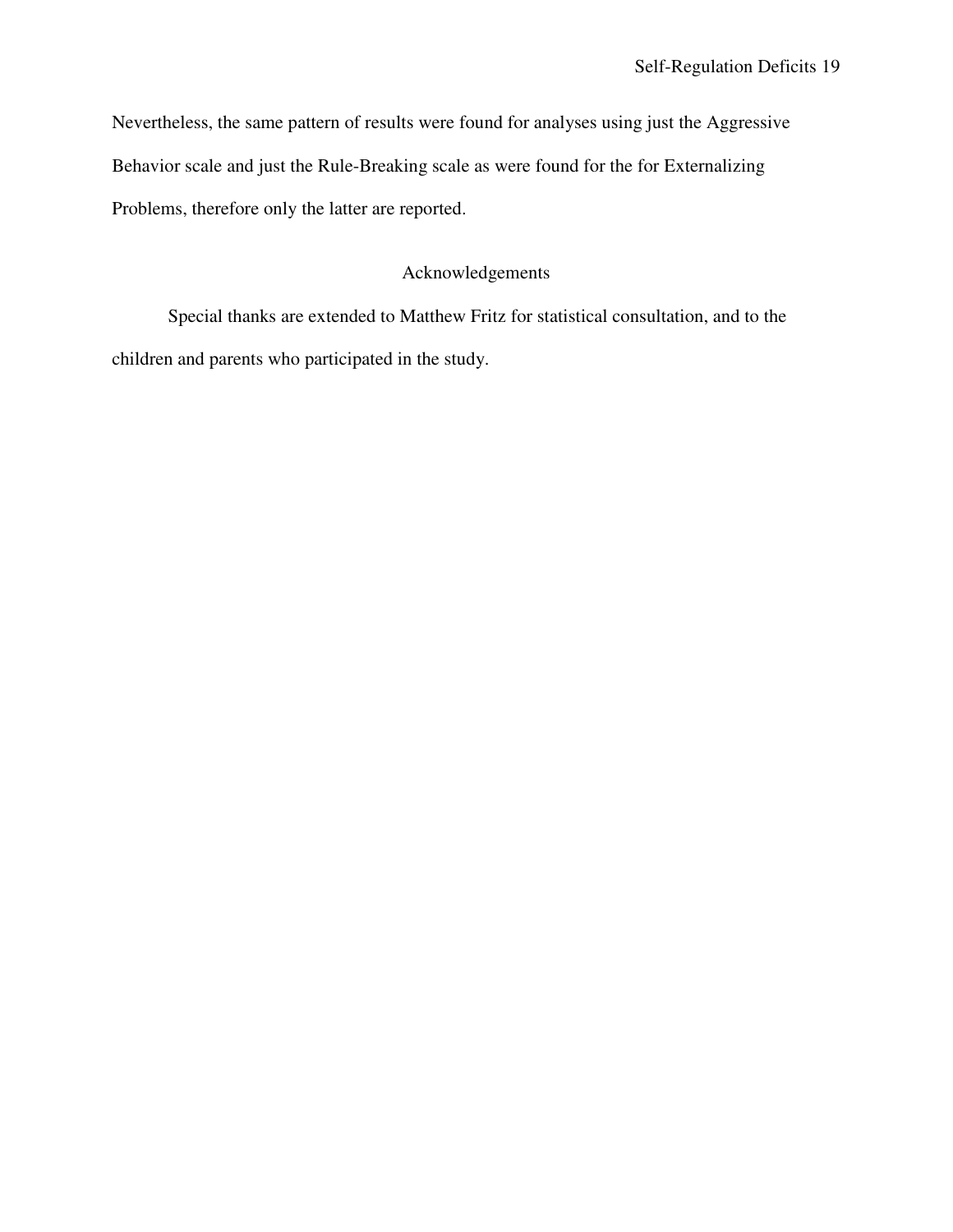#### References

- Achenbach, T. M. (1991). *Manual for the child behavior checklist/4-18 and 1991 profile*. Burlington, VT: University of Vermont, Department of Psychiatry.
- Achenbach, T. M. (2001). *Manual for the child behavior checklist 4–18 and 2001 profile*. Burlington: University of Vermont, Department of Psychiatry.
- Angold, A., Costello, E. J., & Erkanli, A. (1999). Comorbidity. *Journal of Child Psychology and Psychiatry, 40,* 57–87.
- Bagner, D. M., Williams, L. B., Geffken, G. R., Silverstein, J. H., & Storch, E. A. (2007). Type 1 diabetes in youth: The relationship between adherence and executive functioning. *Children's Health Care, 36*, 169-179.

Bandura, A. (1973). *Aggression: A social learning analysis*. Oxford England: Prentice-Hall.

- Barkley, R. A. (2001). The executive functions and self-regulation: An evolutionary neuropsychological perspective, *Neuropsychology Review, 11*, 1-29.
- Berkowitz, L. (1978). Whatever happened to the frustration-aggression hypothesis? *American Behavioural Scientist, 21*, 691-708.
- Bodnar, L. E., Prahme, M. C., Cutting, L. E., Denckla, M. B., & Mahone, E. M. (2006). Construct validity of parent ratings of inhibitory control. *Child Neuropsychology*, *13*, 345-362.
- Card, N. A., & Little, T. D. (2006). Proactive and reactive aggression in childhood and adolescence: A meta-analysis of differential relations with psychosocial adjustment. *International Journal of Behavioral Development, 30*, 466-480.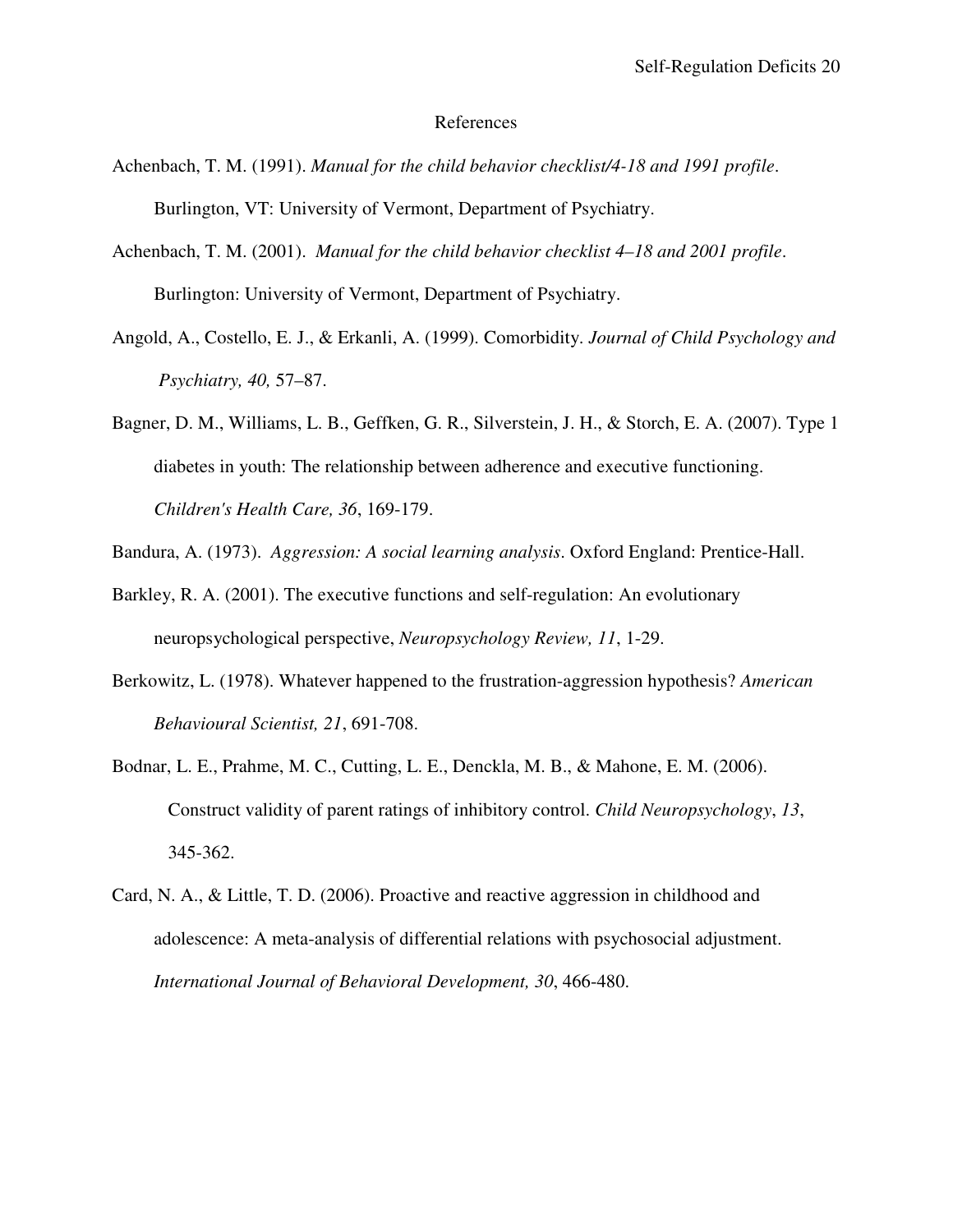- Coie, J. D., & Dodge, K. A. (1998). Aggression and antisocial behavior. In W. Damon (Series Ed.) & N. Eisenberg (Vol. Ed.), *Handbook of child psychology: Vol. 3. Social, emotional, and personality development* (pp. 779–862). New York: Wiley. Conklin, H. M., Salorio, C. F., & Slomine, B. S. (2008). Working memory performance following paediatric traumatic brain injury. *Brain Injury, 22*, 847-857.
- Connor D. F., Steingard, R. J., Anderson J. J., & Melloni, R. H. (2003). Gender differences in reactive and proactive aggression. *Child Psychiatry and Human Development*, *33,* 279-294.
- Deater-Deckard, K., Sewell, M. D., Petrill, S. A., & Thompson, L. A. (2010). Maternal working memory and reactive negativity in parenting. *Psychological Science, 21*, 75-79.
- DeWall, C.N., Finkel, E.J., & Denson, T. F. (2011). Self-control inhibits aggression. *Social and Personality Psychology Compass, 5,* 458-472.
- Dishion, T. J., & Connell, A. (2006). Adolescents' resilience as a self-regulatory process: Promising themes for linking intervention with developmental science. *Annals of the New York Academy of Sciences, 1094,* 125–138.
- Dodge, K. A., & Coie, J. D. (1987). Social-information-processing factors in reactive and proactive aggression in children's peer groups. *Journal of Personality and Social Psychology, 53*, 1146-1158.
- Dodge, K. A., Lochman, J. E., Harnish, J. D., Bates, J. E., & Pettit, G. S. (1997). Reactive and proactive aggression in school children and psychiatrically impaired chronically assaultive youth. *Journal of Abnormal Psychology, 106*, 37-51.
- Dollard, J., Miller, N. E., Doob, L. W., Mowrer, O. H., & Sears, R. R. (1939). *Frustration and aggression*. New Haven, CT: Yale University Press.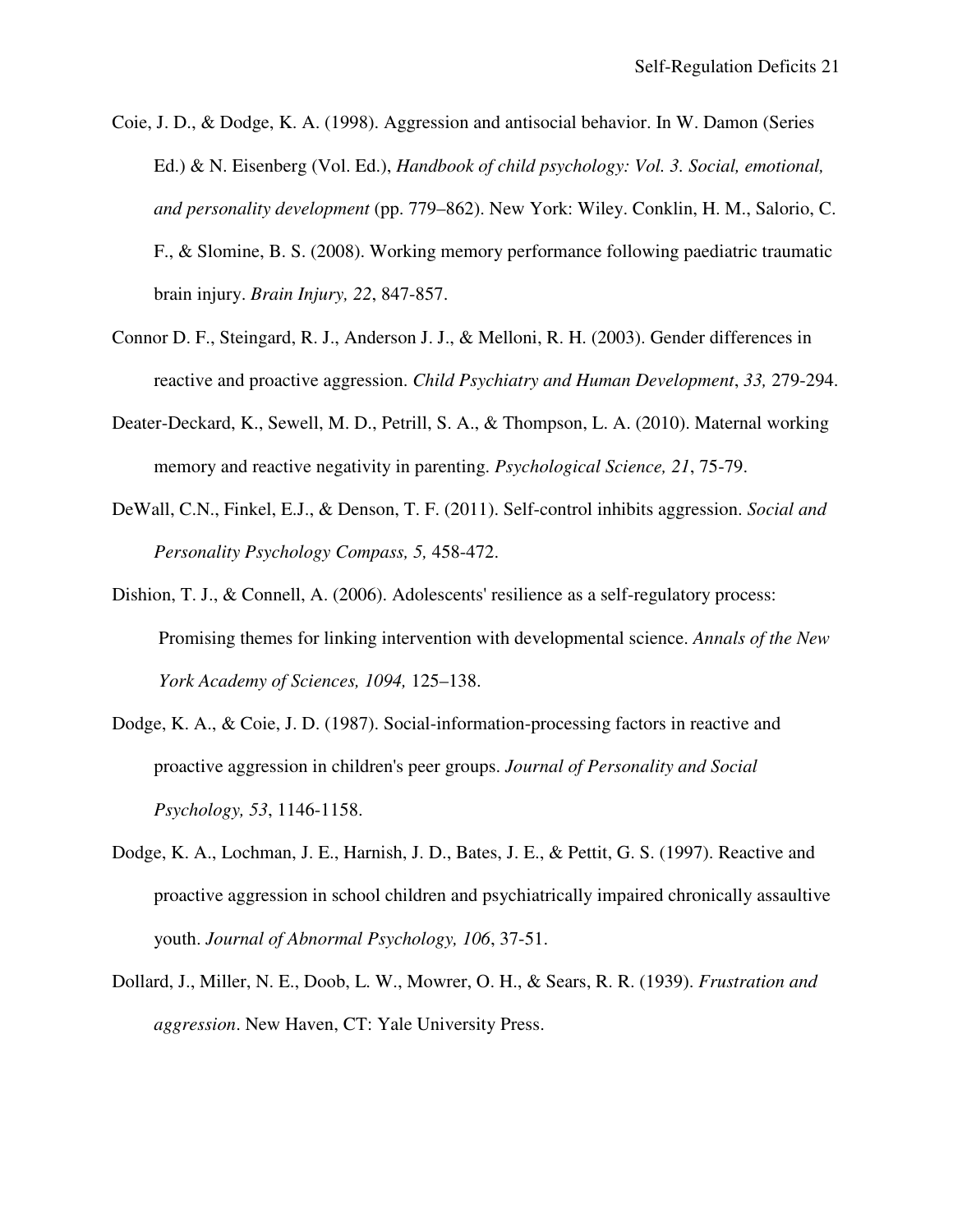- Ellis, M. L., Weiss, B., & Lochman, J. E. (2009). Executive functions in children: Associations with aggressive behavior and appraisal processing. *Journal of Abnormal Child Psychology, 37*, 945-956.
- Fite P. J., Stoppelbein, L., & Greening, L. (2009). Proactive and reactive aggression in a child psychiatric inpatient population. *Journal of Clinical Child and Adolescent Psychology 38,*199–205.
- Freedman, L. S., & Schatzkin, A. (1992). Sample size for studying intermediate endpoints within intervention trials of observational studies. *American Journal of Epidemiology*, *136*, 1148- 1159.
- Giancola, P. R., Moss, H. B., Martin, C. S., Kirisci, L., & Tarter, R. E. (1996). Executive cognitive functioning predicts reactive aggression in boys at high risk for substance abuse: A prospective study. *Alcoholism: Clinical and Experimental Research, 20,* 740-744.
- Gioia, G. A., Isquith, P. K., Guy, S. C., & Kenworthy, L. (2000). Behavior rating inventory of executive function. *Child Neuropsychology, 6*, 235-238.
- Hinshaw , S. P., Henker , B., Whalen , C. K., Erhardt , D., & Dunnington , R. E. (1989). Aggressive, prosocial, and nonsocial behavior in hyperactive boys: Dose effects of methylphenidate in naturalistic settings. *Journal of Consulting and Clinical Psychology*, *57,* 636–643.
- Hubbard, J. A., Smithmyer, C. M., Ramsden, S. R., Parker, E. H., Flanagan, K. D., Dearing, K. F., …Simons, R. F. (2002). Observational, physiological, and self-report measures of children's anger: Relations to reactive versus proactive aggression. *Child Development, 73*, 1101-1118.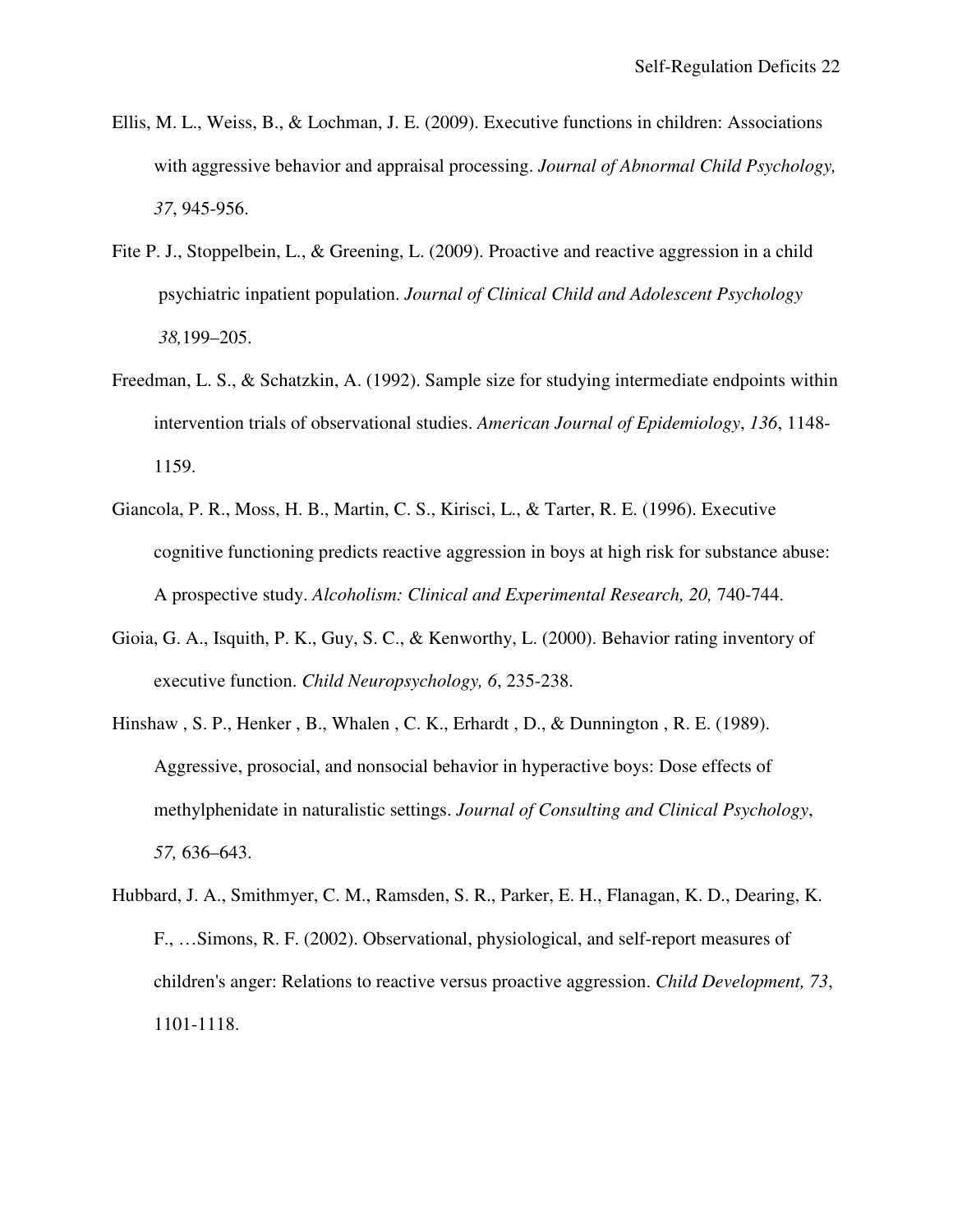- Jarrett, M. A., & Ollendick, T. H. (2008). A conceptual review of the comorbidity of attentiondeficit/hyperactivity disorder and anxiety: Implications for future research and practice. *Clinical Psychology Review, 28*, 1266-1280.
- Kessler, R., Chiu, W. T., Demler, O., & Walters, E. (2005). Prevalence, severity, and comorbidity of 12-month DSM-IV disorders in the National Comorbidity Survey Replication. *Arch Gen Psychiatry*, *62*, 617-627.
- Little, T. D., Jones, S. M., Henrich, C. C., & Hawley, P. H. (2003). Disentangling the 'whys' from the 'whats' of aggressive behaviour. *International Journal of Behavioral Development, 27*, 122-133. Lochman, J. E., & Wells, K. C. (2002). The Coping Power Program at the middle school transition: Universal and indicated prevention effects. *Psychology of Addictive Behaviors, 16,* S40–S54.
- Lopez-Duran, N. L., Olson, S. L., Hajal, N. J., Felt, B. T., & Vazquez, D. M. (2009). Hypothalamic pituitary adrenal axis functioning in reactive and proactive aggression in children. *Journal of Abnormal Child Psychology, 37*, 169-182.
- MacKinnon, D. P., Lockwood, C. M., Hoffman, J. M., West, S. G., & Sheets, V. (2002). A comparison of methods to test mediation and other intervening variable effects. *Psychological Methods, 7,* 83-104.
- Marsee, M. A., & Frick, P. J. (2007). Exploring the cognitive and emotional correlates to proactive and reactive aggression in a sample of detained girls. *Journal of Abnormal Child Psychology, 35,* 969–981.
- McCandless, S., & O'Laughlin, L. (2007). The clinical utility of the behavior rating inventory of executive functioning (BRIEF) in the diagnosis of ADHD. *Journal of Attention Disorders, 10*, 381-389.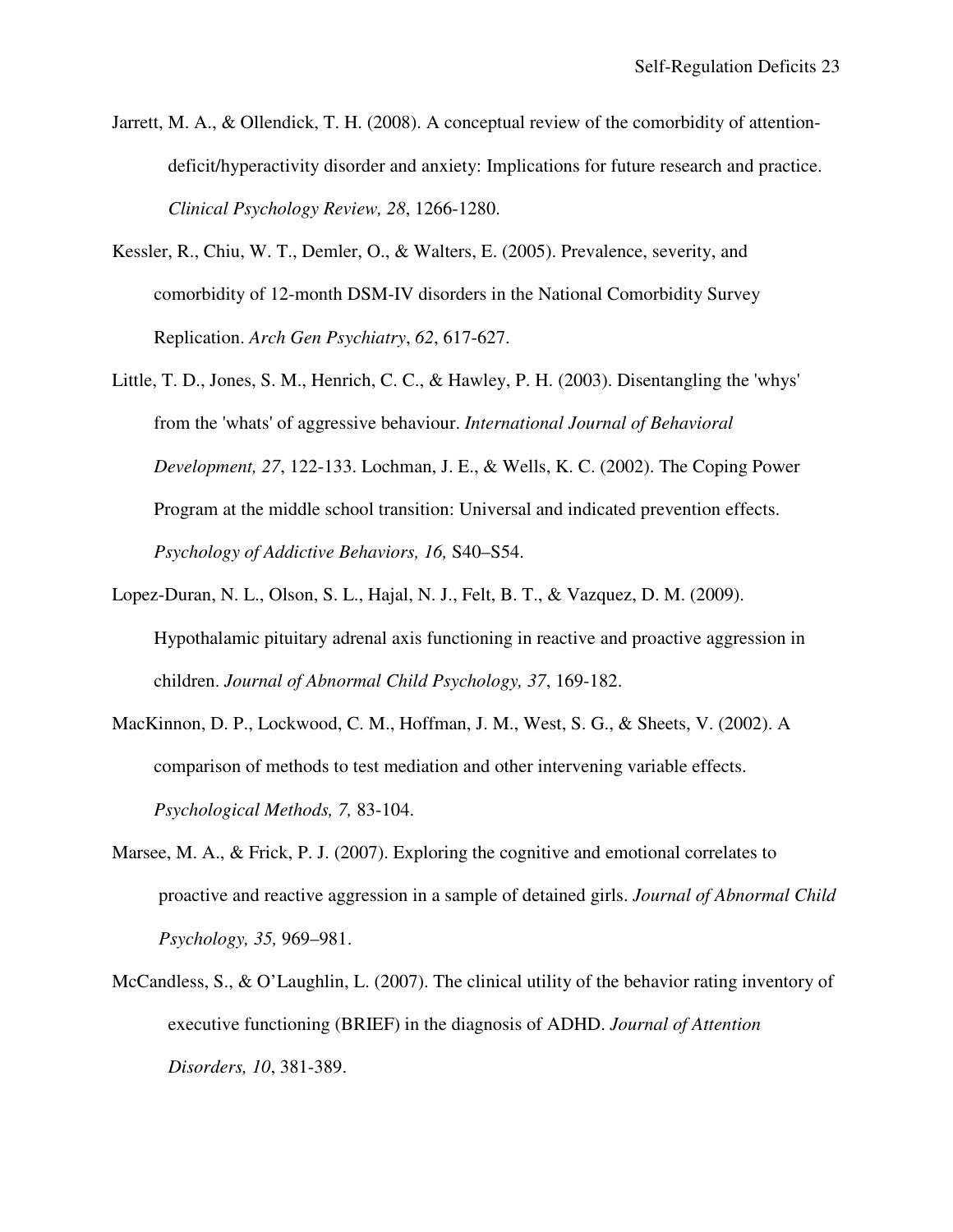- Nigg, J. T. (2006). *What causes ADHD? Understanding what goes wrong and why*. New York: Guilford Press.
- Ollendick, T. H., Jarrett, M. A., Wolff, J. C., & Scarpa, A. (2009). Reactive and proactive aggression: Cross-informant agreement and the clinical utility of different informants. *Journal of Psychopathology and Behavioral Assessment, 31*, 51-59.
- Parrish, J., Geary, E., Jones, J., Seth, R., Hermann, B., & Seidenberg, M. (2007). Executive functioning in childhood epilepsy: Parent-report and cognitive assessment. *Developmental Medicine & Child Neurology, 49*, 412-416.
- Polman, H., de Castro, B. O., Koops, W., van Boxtel, H. W., & Merk, W. W. (2007). A metaanalysis of the distinction between reactive and proactive aggression in children and adolescents. *Journal of Abnormal Child Psychology, 35,* 522-535.
- Poulin, F., & Boivin, M. (2000). Reactive and proactive aggression: Evidence of a two-factor model. *Psychological Assessment, 12*, 115-122.
- Price, J. M., & Dodge, K. A. (1989). Reactive and proactive aggression in childhood: Relations to peer status and social context dimensions. *Journal of Abnormal Child Psychology, 17*, 455-471.
- Prifitera, A., Saklofske, D. H., & Weiss, G. (Eds.) (2005). *WISC-IV: Clinical use and interpretation*. New York: Elsevier Science.
- Prinstein, M. J., & Cillessen, A. H. N. (2003). Forms and functions of adolescent peer aggression associated with high levels of peer status. *Merrill-Palmer Quarterly, 49*, 310-342.
- Raine, A., Dodge, K., Loeber, R., Gatzke-Kopp, L., Lynam, D., Reynolds,…Liu, J. (2006). The reactive-proactive aggression questionnaire: Differential correlates of reactive and proactive aggression in adolescent boys. *Aggressive Behavior, 32*, 159-171.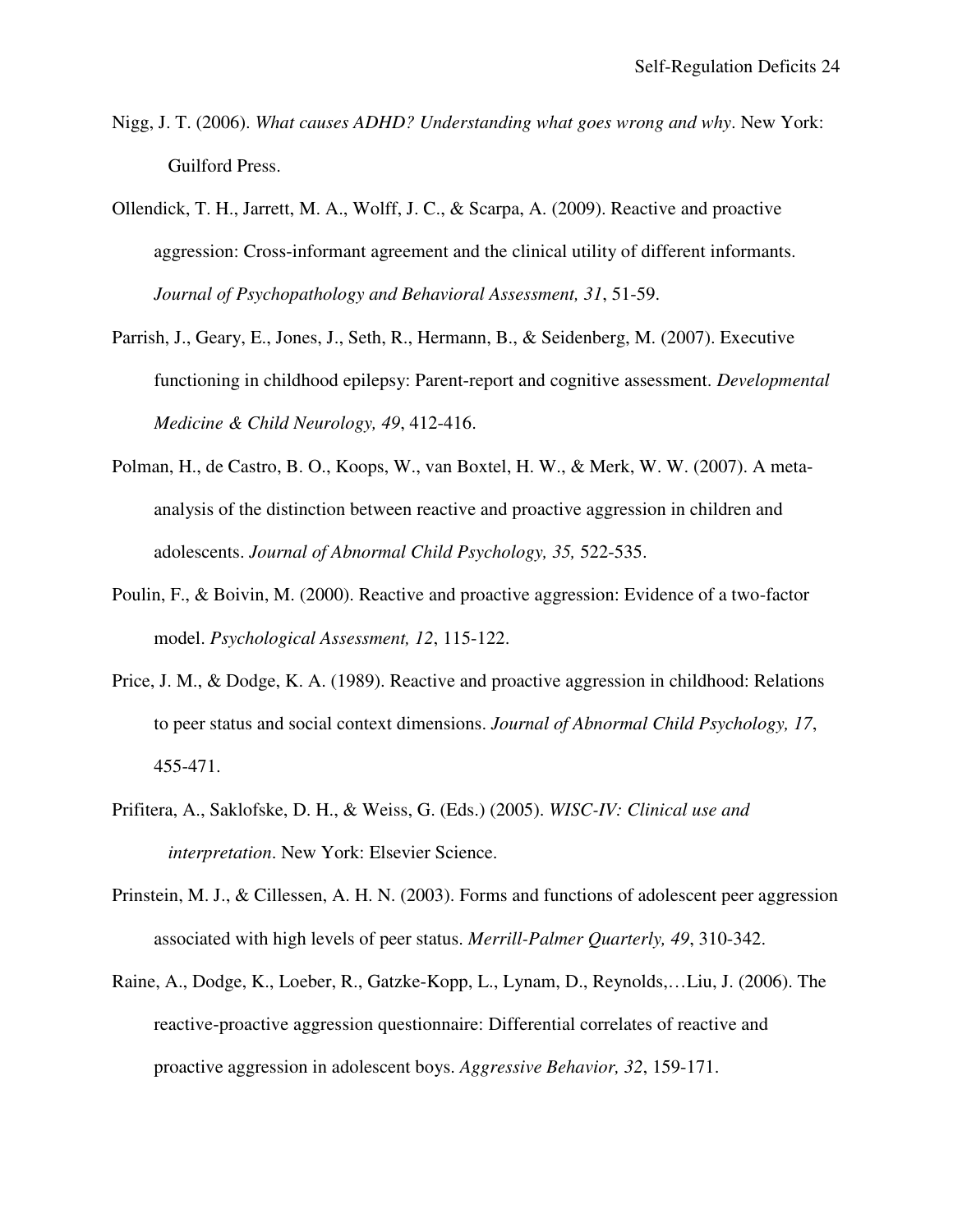- Rathert, J., Fite, P. J., Gaertner, A. E., & Vitulano, M. (2011). Associations between effortful control, psychological control and proactive and reactive aggression. *Child Psychiatry and Human Development*, *42*, 5, 609-21.
- Richards, J. M., & Gross, J. J. (2000). Emotion regulation and memory: The cognitive costs of keeping one's cool. *Journal of Personality and Social Psychology, 79*, 410-424.
- Rothbart, M. K.*, &* Bates, J. E. *(*2006*).* Temperament*. In* N. Eisenberg*,* W. Damon *&* R. M. Lerner *(Eds.), Handbook of child psychology: Vol. 3. Social, emotional, and personality development* (*6th ed.*, pp. *99*–*166*). Hoboken, NJ: Wiley.
- Séguin, J. R., & Zelazo, P. D. (2005). Executive function in early physical aggression. In J. Archer, R. E. Tremblay, W. W. Hartup, & W. Willard (Eds.), *Developmental origins of aggression* (pp. 307-329). New York: Guilford.
- Schoemaker, K., Bunte, T., Wiebe, S. A., Espy, K. A., Deković, M. and Matthys, W. (2012), Executive function deficits in preschool children with ADHD and DBD. *Journal of Child Psychology and Psychiatry, 53,* 111–119.
- Stuss, D. T., & Benson, D. F. (1987). The frontal lobes and control of cognition and memory. In E. Perecman (Ed.), *The frontal lobes revisited* (pp. 141-158). New York, NY: The IRBN Press.
- Toplack, M. E., Bucciarelli, S. M., Jain, U., & Tannock, R. (2009). Executive functions: Performance-based measures and the behavior rating inventory of executive function (BRIEF) in adolescents with attention deficit/hyperactivity disorder (ADHD). *Child Neuropsychology, 15*, 53-72.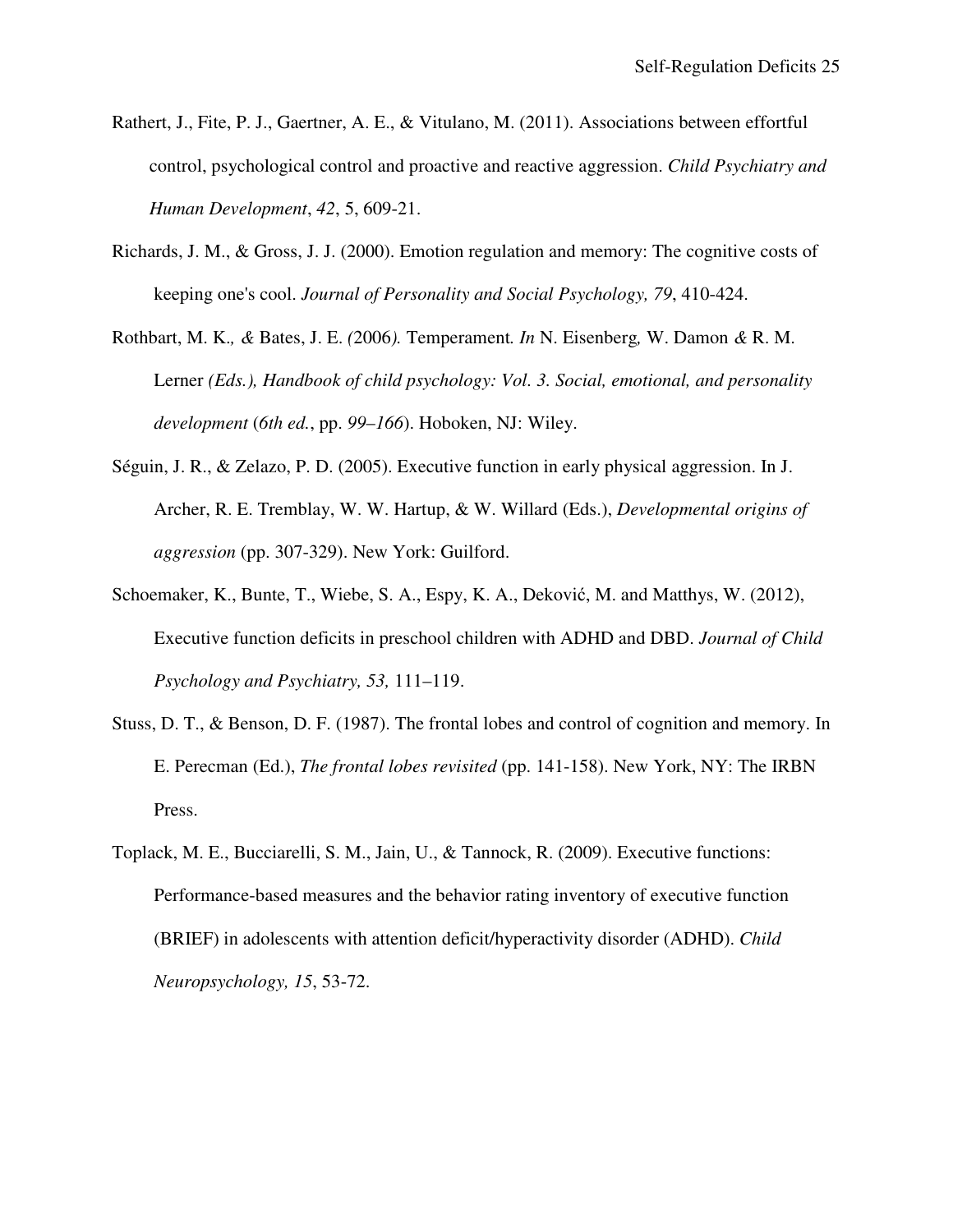- Vohs, Kathleen D. and Roy F. Baumeister (2004), "Understanding Self-Regulation: An Introduction," in *Handbook of Self-Regulation: Research, Theory and Applications*, ed. Roy F. Baumeister and Kathleen D. Vohs, New York: Guilford, 3–10.
- Vitaro, F., Brendgen, M., & Tremblay, R. E. (2002). Reactively and proactively aggressive children: Antecedent and subsequent characteristics. *Journal of Child Psychology and Psychiatry, 43*, 495-506.
- Wechsler, D. (1991). *Manual for the Wechsler intelligence scale for children (3rd ed.)*. San Antonio, TX: The Psychological Corporation.
- Wechsler, D. (2003). *Manual for the Wechsler intelligence scale for children (4th ed.).* San Antonio, TX: The Psychological Corporation.
- Welsh, M. C., & Pennington, B. F. (1988). Assessing frontal lobe functioning in children: Views from developmental psychology. *Developmental Neuropsychology, 4*, 199-230.
- Winstok, Z. (2009). From self-control capabilities and the need to control others to proactive and reactive aggression among adolescents. *Journal of Adolescence, 32*, 455-466.
- Zhou, Q., Chen, S. H., & Main, A. (2011). Commonalities and differences in the research on children's effortful control and executive function: A call for an integrated model of selfregulation. *Child Development Perspectives*, 6, 2, 112-121.
- Zingerevich, C., & LaVesser, P. D. (2009). The contribution of executive functions to participation in school activities of children with high functioning autism spectrum disorder. *Research in Autism Spectrum Disorders, 3*, 429-437.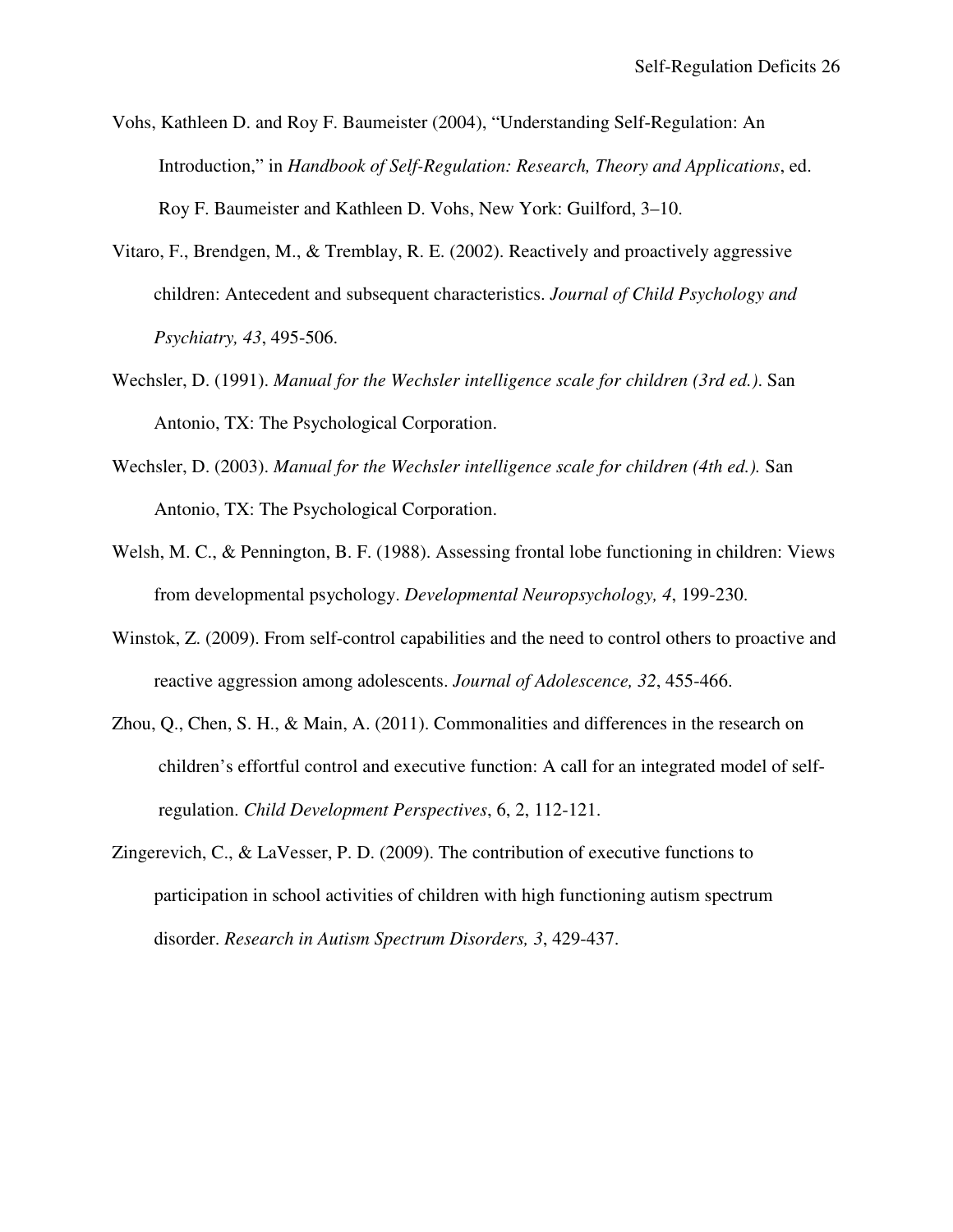Table 1.

*Sample Characteristics* 

| <b>Gender</b>                                               | n                                   | $\%$                                             |
|-------------------------------------------------------------|-------------------------------------|--------------------------------------------------|
| Boy                                                         | 54                                  | 63.5                                             |
| Girl                                                        | 31                                  | 36.5                                             |
| <b>Diagnoses</b>                                            | <b>Primary</b><br>diagnosis $(n)^a$ | <b>Secondary</b><br>diagnosis $(n)$ <sup>b</sup> |
| <b>ADHD</b>                                                 | 33                                  | 19                                               |
| <b>Anxiety Disorders</b>                                    | 19                                  | 27                                               |
| <b>Mood Disorders</b>                                       | 6                                   | 6                                                |
| <b>Oppositional Defiant Disorder</b><br>or Conduct Disorder | 6                                   | 11                                               |
| Learning Disability (Reading,<br>Writing, Math, or NOS)     | 6                                   | 19                                               |
| Other                                                       | 13                                  | 11                                               |

*Note.* Two of the 85 children did not receive a primary diagnosis even though they were referred for clinical evaluation. 67 of the 85 children (78.8%) were comorbid with at least one secondary diagnosis. However, the numbers of secondary diagnoses do not add up to 67 because some children had more than one comorbid disorder.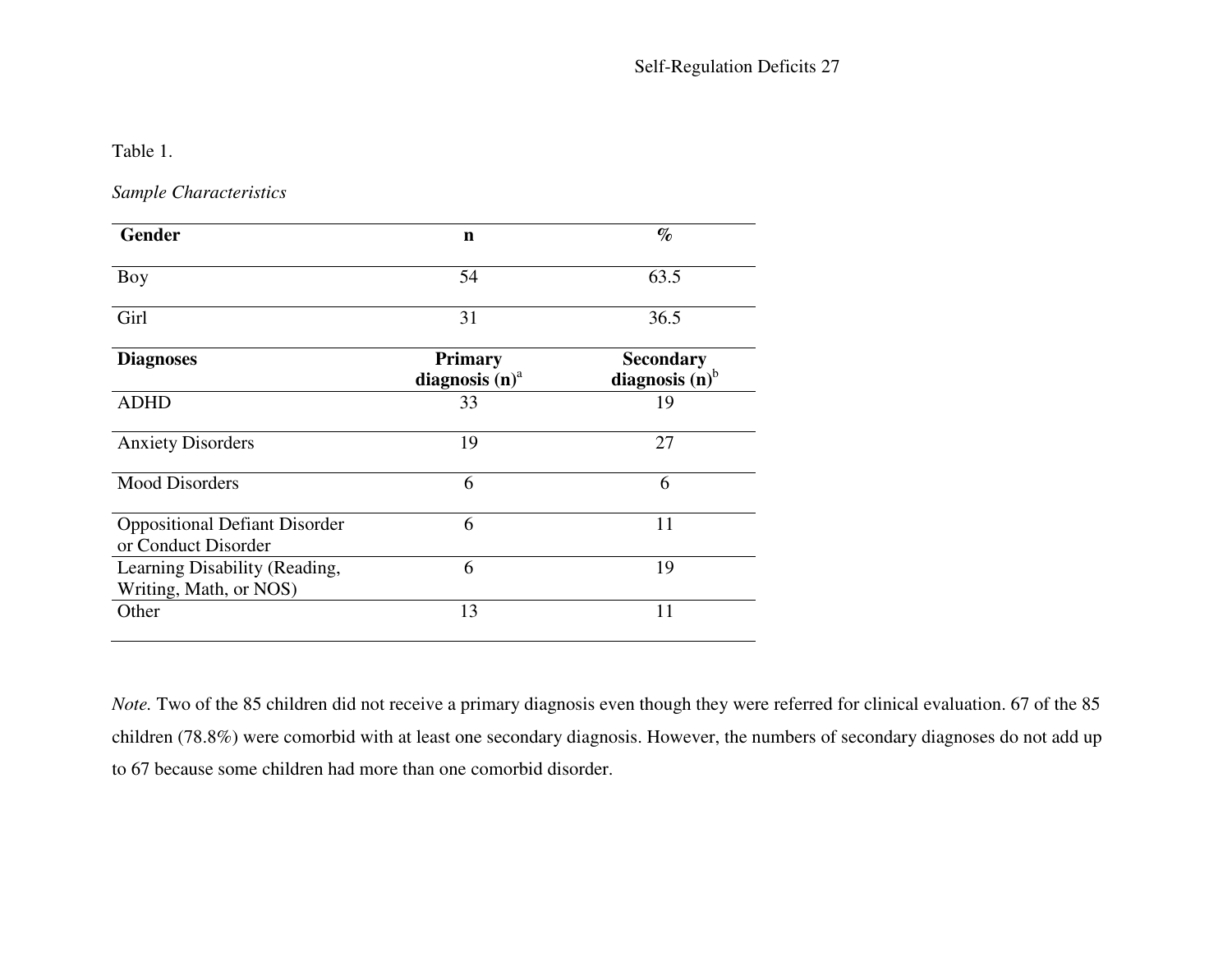## Table 2.

### *Zero-order Correlations among Study Variables*

|                          | Mean  | <b>SD</b> | $\mathbf{1}$             | $\overline{2}$           | 3                        | $\overline{4}$ | 5                        | 6                        | $\tau$                   | 8                        | 9   | 10     |
|--------------------------|-------|-----------|--------------------------|--------------------------|--------------------------|----------------|--------------------------|--------------------------|--------------------------|--------------------------|-----|--------|
| 1. Reactive Aggression   | 8.30  | 3.31      | $\overline{\phantom{a}}$ |                          |                          |                |                          |                          |                          |                          |     |        |
| 2. Proactive Aggression  | 4.51  | 2.38      | $.65**$                  | $\overline{\phantom{a}}$ |                          |                |                          |                          |                          |                          |     |        |
| 3. Internalizing         | 63.62 | 10.39     | $.21*$                   | .06                      | $\overline{\phantom{0}}$ |                |                          |                          |                          |                          |     |        |
| 4. Externalizing         | 61.09 | 14.51     | $.35**$                  | $.27**$                  | $.45**$                  |                |                          |                          |                          |                          |     |        |
| 5. Behavioral Regulation | 64.67 | 14.51     | $.48**$                  | $-.01$                   | $.53**$                  | $.71**$        | $\overline{\phantom{0}}$ |                          |                          |                          |     |        |
| 6. Metacognition         | 68.74 | 9.76      | $.24*$                   | .00.                     | $.33**$                  | $.28**$        | $.51**$                  | $\overline{\phantom{a}}$ |                          |                          |     |        |
| 7. Age                   | 10    | 2.82      | .10                      | $-.06$                   | $.25*$                   | $-.02$         | $.22*$                   | $.23*$                   | $\overline{\phantom{a}}$ |                          |     |        |
| 8. Gender                | 1.36  | .48       | $-.18*$                  | $.22*$                   | $-.06$                   | $-.04$         | .06                      | .12                      | $-.03$                   | $\overline{\phantom{a}}$ |     |        |
| 9. IQ                    | 94.20 | 14.91     | .11                      | $-.12$                   | $-.21*$                  | $-.08$         | $-.15$                   | $-.05$                   | $-.11$                   | $-.12$                   |     |        |
| 10. ADHD                 | .64   | .48       | $-.06$                   | .07                      | $-.09$                   | .05            | .03                      | .10                      | $-.38**$                 | $-14$                    | .00 |        |
| 11. Medication           | .25   | .43       | $-.03$                   | $-.06$                   | $-.06$                   | $-.10$         | $-.10$                   | .05                      | .02                      | .13                      | .09 | $-.13$ |

*Note.* Means, SDs, and intercorrelations are presented for reactive and proactive aggression raw scores. Correlations with all other variables are presented for standardized residual aggression scores. For the CBCL and BRIEF, means, SDs, and correlations are presented for *T* scores. Gender was coded male = 1. IQ scores were missing for three children in the sample. ADHD was dichotomized; 1 = any ADHD diagnosis present. Medication was coded 1 = taking any psychotropic medication.\* p < .05 (1-tailed),  $**p < .01$  (1-tailed).